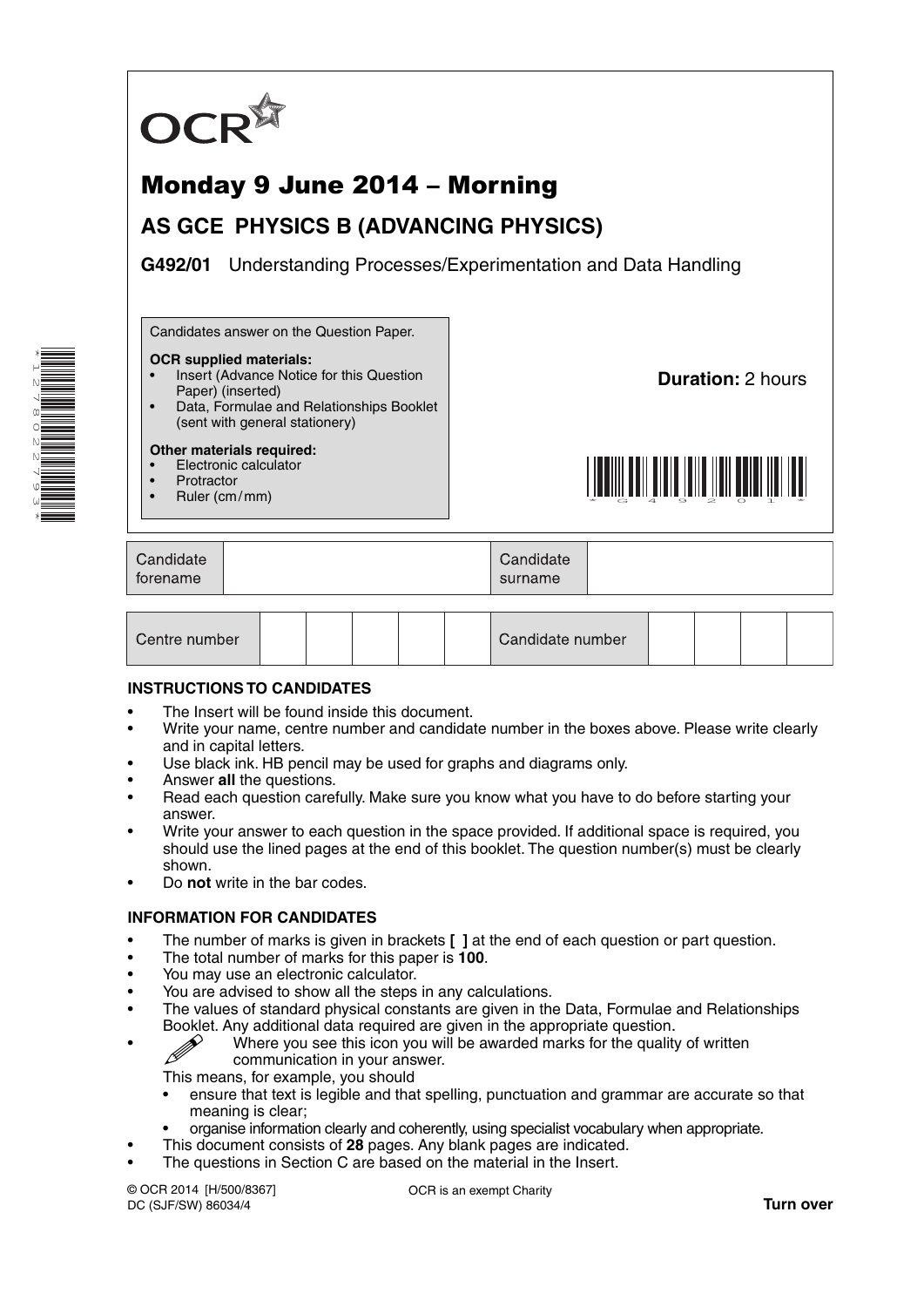#### **2**

#### Answer **all** the questions.

## **SECTION A**

**1** Here is a list of units.

| $kg\,m\,s^{-2}$ | Jm | $\mathrm{kg}\,\mathrm{m}^2\,\mathrm{s}^{-2}$ |  | $\mathrm{kg}\,\mathrm{m}\,\mathrm{s}^{-1} \qquad \mathsf{J}\,\mathrm{s}^{-1}$ |  |
|-----------------|----|----------------------------------------------|--|-------------------------------------------------------------------------------|--|
|                 |    |                                              |  | (a) Which unit is equivalent to a watt?                                       |  |
|                 |    |                                              |  | (b) Which unit is equivalent to a newton?                                     |  |

**2** Fig. 2.1 shows four graphs, **A**, **B**, **C** and **D**.



**Fig. 2.1**

Which graph best fits the situation when the *y*- and *x*-axes represent the two quantities given in each case below?

Each graph may be used once, more than once, or not at all.

**(a)** *y*-axis: the period of a wave *x*-axis: its frequency

............................ **[1]**

 **(b)** *y*-axis: the kinetic energy of a moving object *x*-axis: its speed

............................ **[1]**

 **(c)** *y*-axis: the separation of interference fringes on a distant screen after light passes through two slits

*x*-axis: the distance between the two slits and the screen

............................ **[1]**

 **(d)** *y*-axis: the distance travelled by an object moving from rest with constant acceleration *x*-axis: the time taken

............................ **[1]**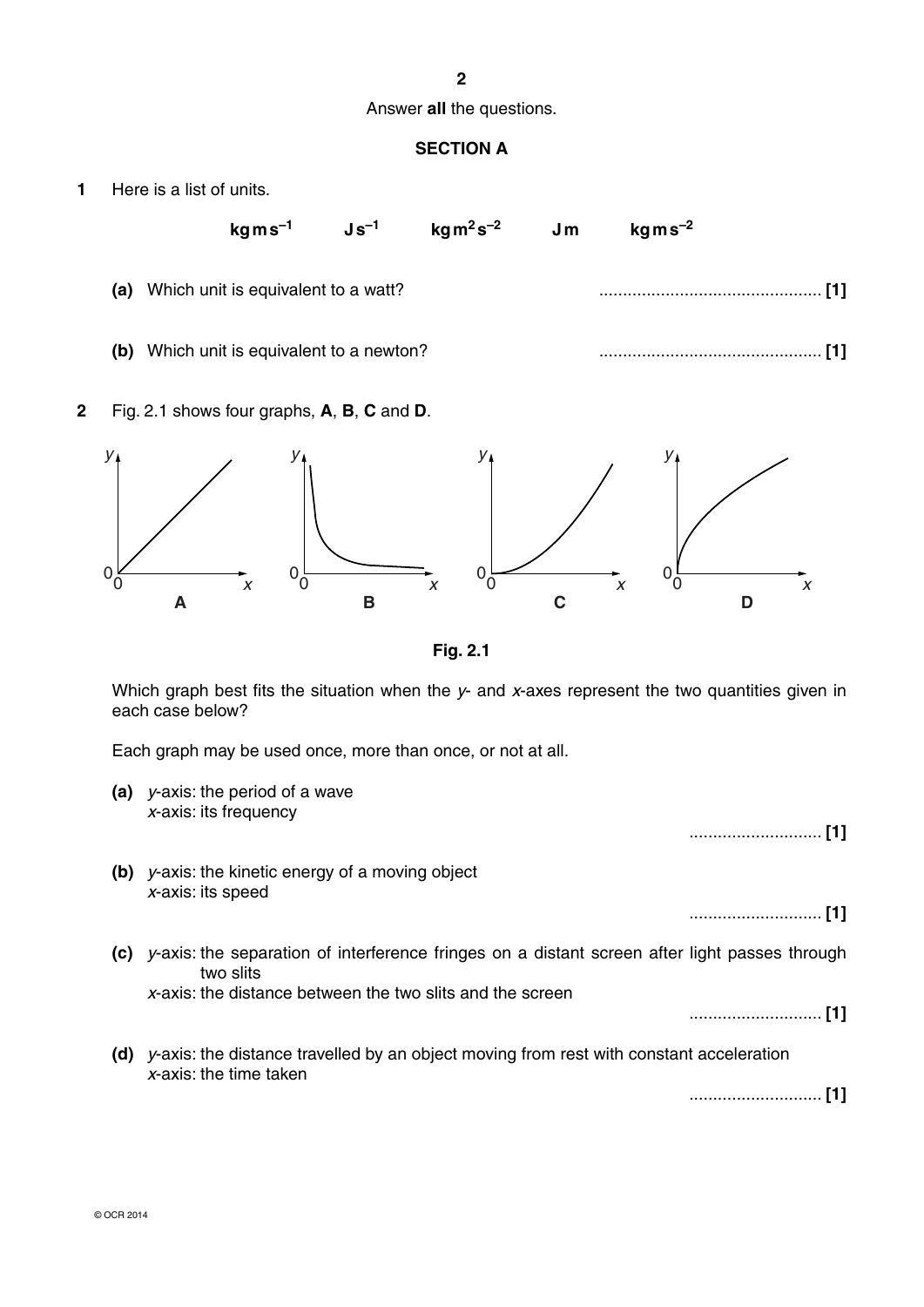**3** Here is a list of orders of magnitude.

## **10–6 10–4 10–2 1 102 104**

 **(a)** Choose the value closest to the height, in m, of an adult human being.

............................................... **[1] (b)** Choose the value closest to the area of cross-section, in m<sup>2</sup>, of your finger.

............................................... **[1]**

**4** Which one of the following comparisons between red light of wavelength 650 nm and violet light of wavelength 400 nm is correct?

Put a tick  $(V)$  in the box after the correct statement.

The red light has the higher frequency.

The red light will diffract though a wider angle when passing through a narrow slit.

The red light travels slower in a vacuum.

The interference maxima formed on a distant screen by light passing through two narrow slits will be closer together for red light.

 **[1]**

 $\overline{a}$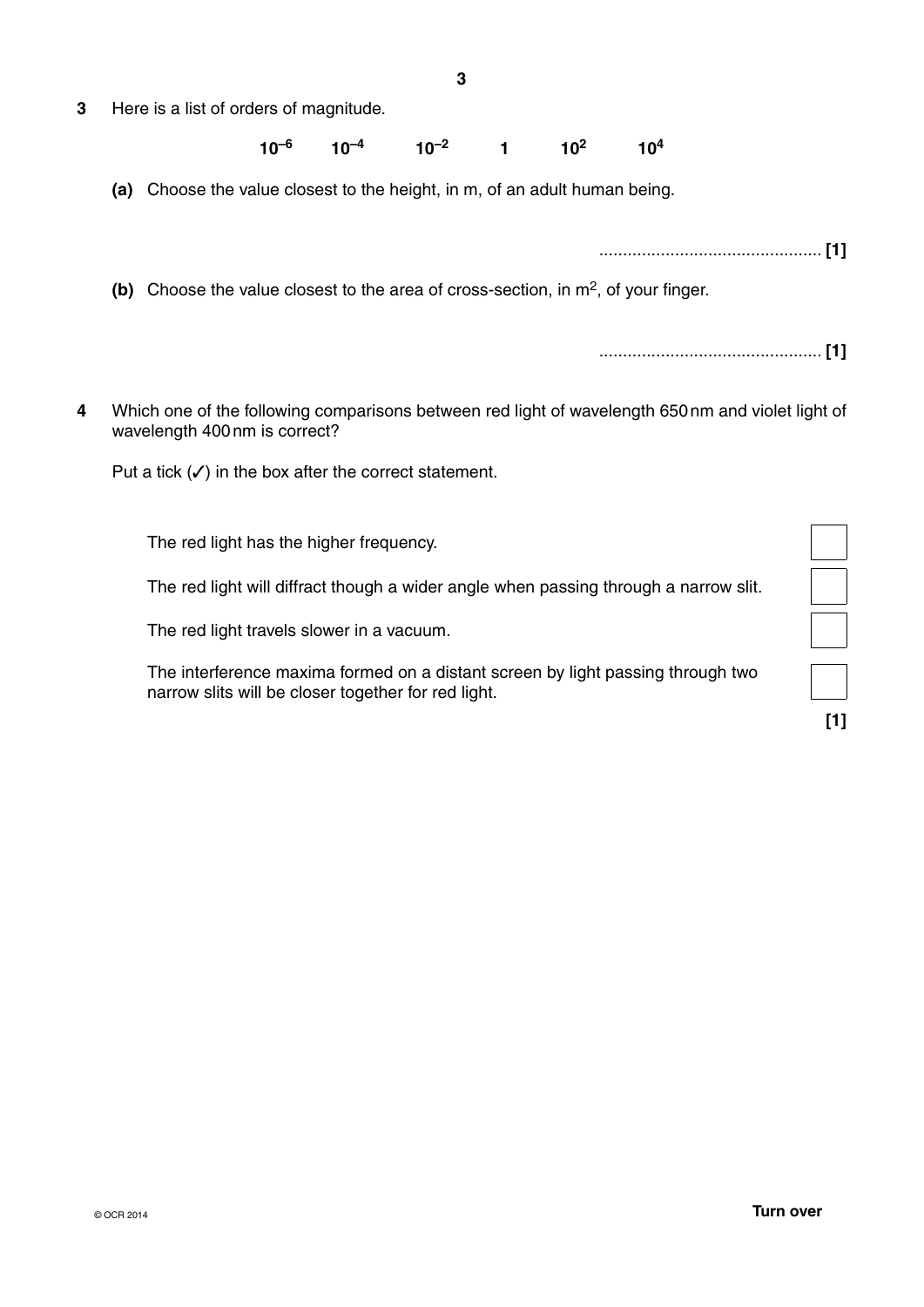**5** Fig. 5.1 shows a wave at an instant in time with eight positions along the wave labelled **A**–**H**.





 **(a)** Write down the letters for **two** positions where the wave has the same phase.

............................ and ............................ **[1]**

 **(b)** The phasor for the wave at position **A** at this instant is shown in Fig. 5.2.





Sketch phasors for points **E** and **G** in the appropriate places in Fig. 5.2. **[2]**

 **(c)** Three waves, each with the same amplitude and wavelength, can superpose to give a resultant amplitude of zero. Complete the phasor diagram below to show this.

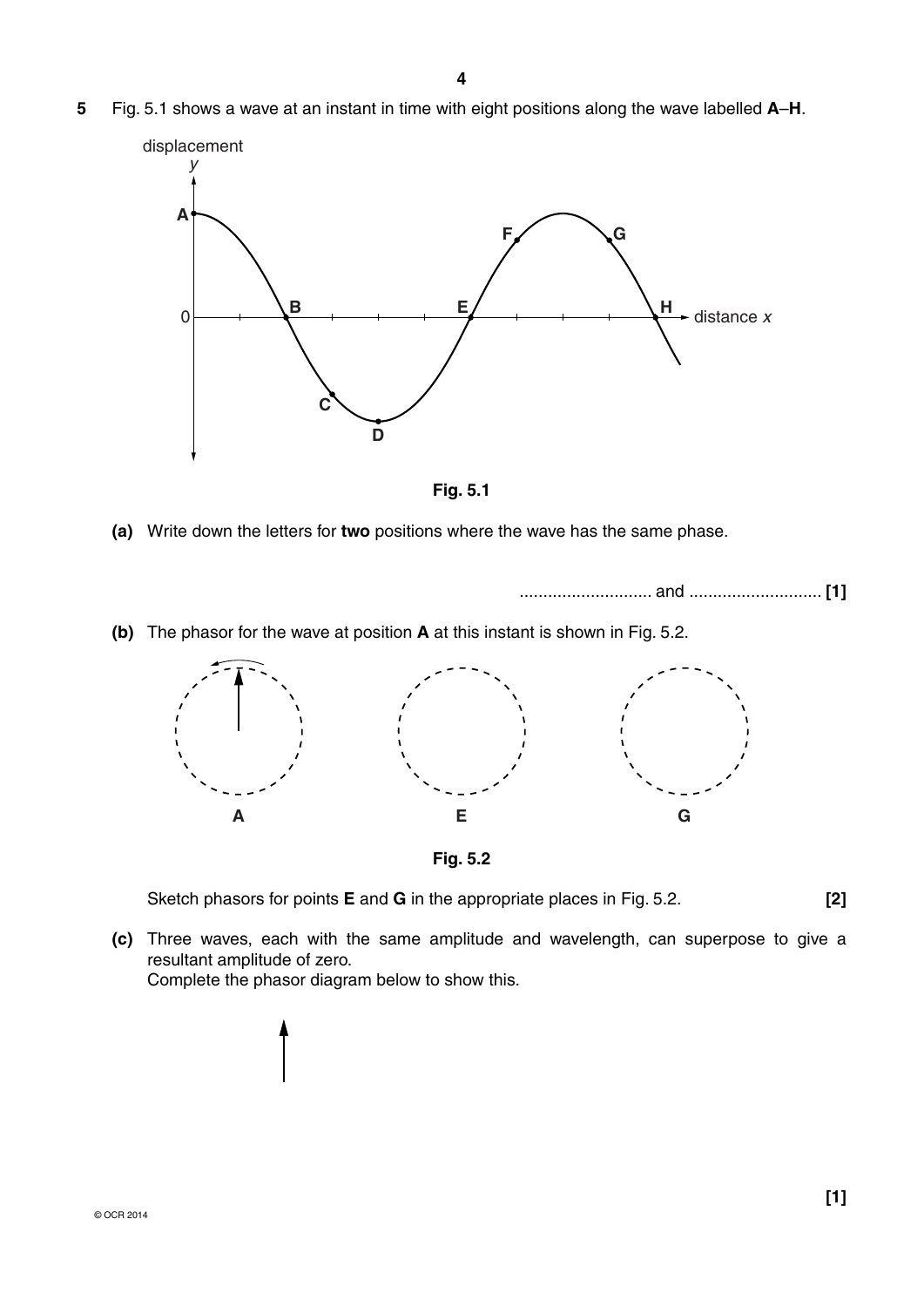- **6** An aircraft is in level flight through still air.
	- It has the following components of velocity:

| north-south: | $50 \,\mathrm{m}\,\mathrm{s}^{-1}$ towards the south |
|--------------|------------------------------------------------------|
| east-west:   | $35 \,\mathrm{m}\,\mathrm{s}^{-1}$ towards the east  |

 **(a)** Using a suitable scale, draw these components on the grid below. Hence or otherwise find the speed and direction of flight of the aircraft.



speed = ...................................................... m s–1

direction = ......................................................

- **[4]**
- **(b)** A wind later acts upon the aircraft, changing the aircraft's direction so that it travels due south. Deduce the speed and direction of this wind.

 speed = ...................................................... m s–1 direction = ...................................................... **[2]**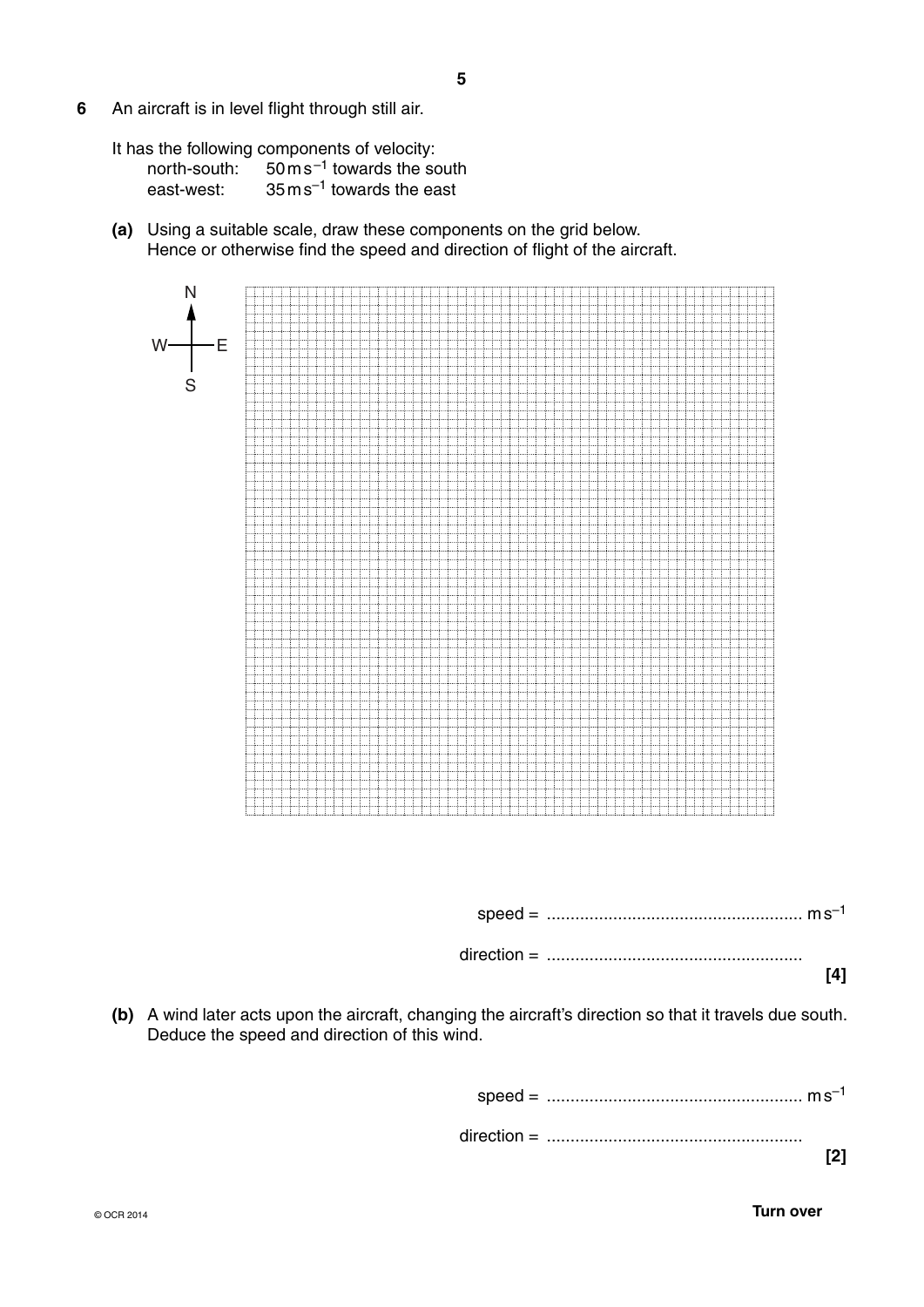**7** Light of wavelength 590 nm is incident on a diffraction grating as shown in Fig. 7.1. Three orders of diffraction are produced.



**Fig. 7.1**

The first-order angle of diffraction is 18.2°.

 **(a)** Show that the separation of lines in this grating is about 2 μm.

**[2]**

**[1]** 

 **(b)** Calculate the longest wavelength of light which will produce three orders of diffraction with this grating.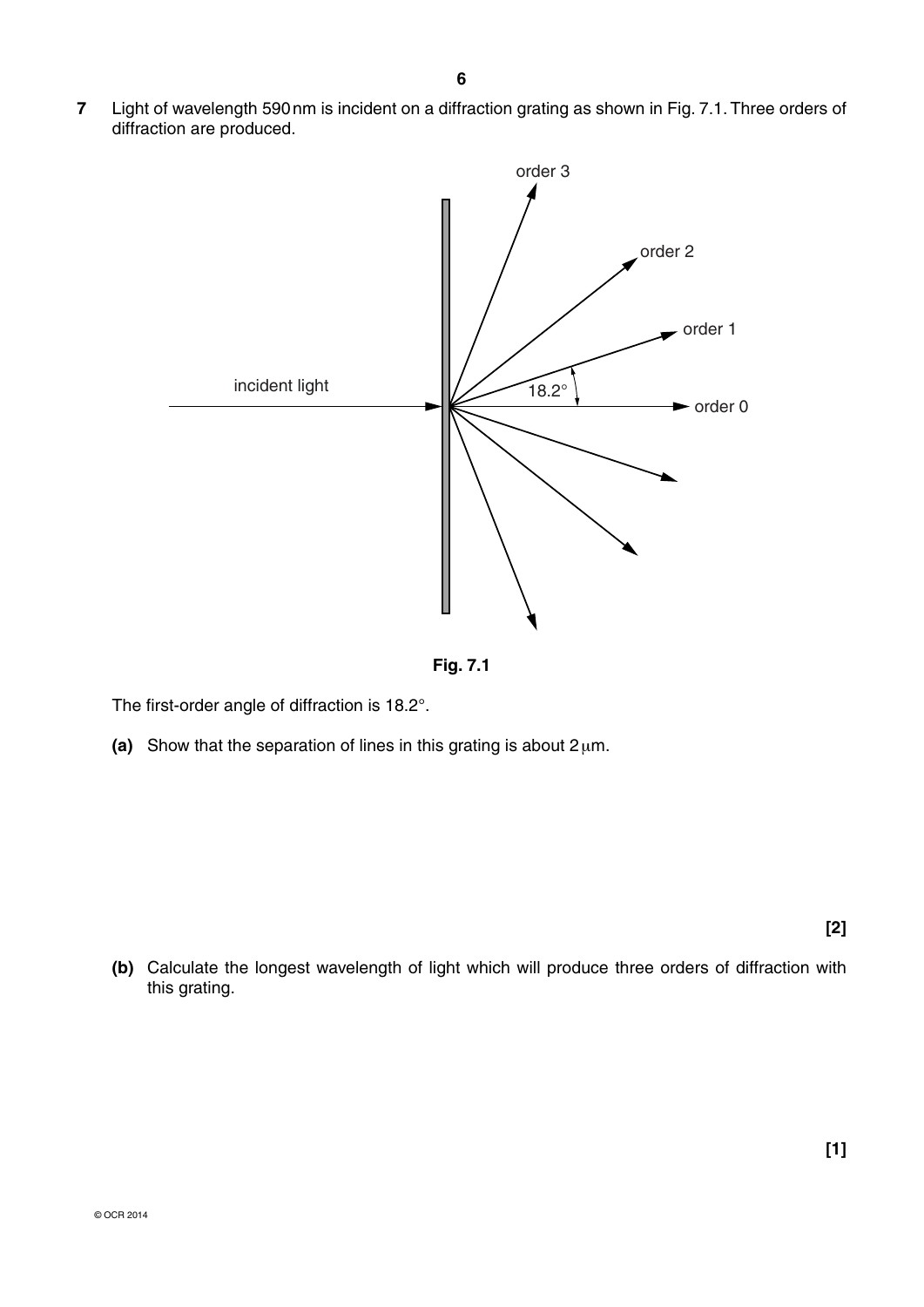**7 BLANK PAGE**

**Question 8 begins on page 8**

**PLEASE DO NOT WRITE ON THIS PAGE**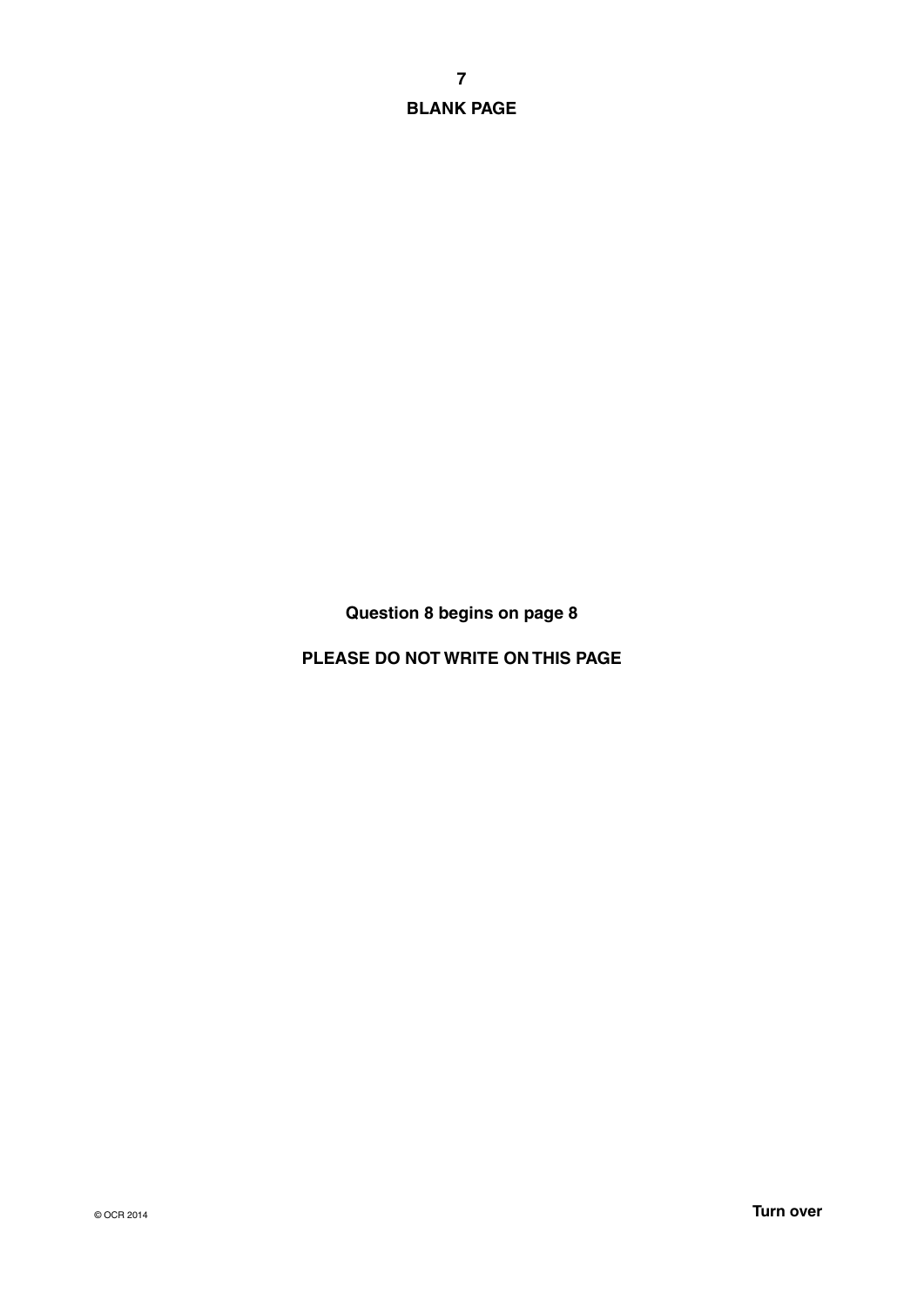### **SECTION B**

**8** One alternative energy project involves extracting energy from tidal flows of water. The test unit, shown in Fig. 8.1, has three turbines on a triangular frame of side 35 m. The unit is fixed to the sea bed and is completely submerged at all times. The turbines turn to face the direction of water flow.



**Fig. 8.1**

 **(a) (i)** The diagrams are drawn to scale. Use measurements from the diagram to show that the area swept out by all three turbines is about  $500 \text{ m}^2$ .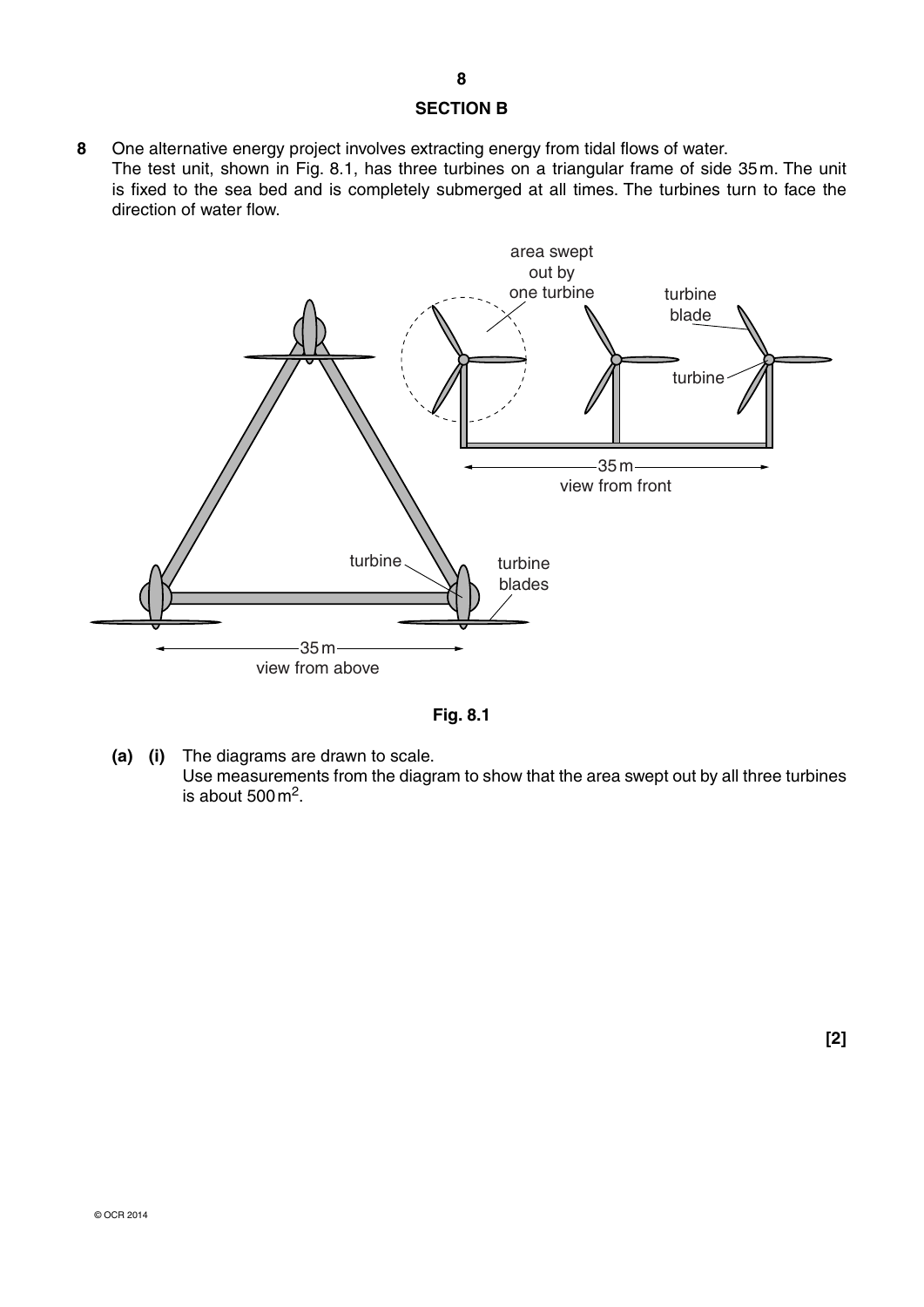**(ii)** The speed of the water moving into the turbines is 2.5 m s<sup>-1</sup>.

Show that the mass of water passing through an area of 500 m<sup>2</sup> in one second is about  $1 \times 10^6$  kg.

density of sea water =  $1030 \text{ kg m}^{-3}$ 

 **(b) (i)** Use the answer to **(a)(ii)** to show that the total kinetic energy of the water passing into the three turbines in one second is about 4 MJ.

## **[1]**

 **(ii)** The electrical energy output of the test unit is 1.2 MJ per second under the conditions above.

Suggest and explain **two** reasons for the difference between this value and the answer to **(b)(i)**.



 *In your answer, distinguish clearly between the two reasons you suggest and link each reason to its explanation.*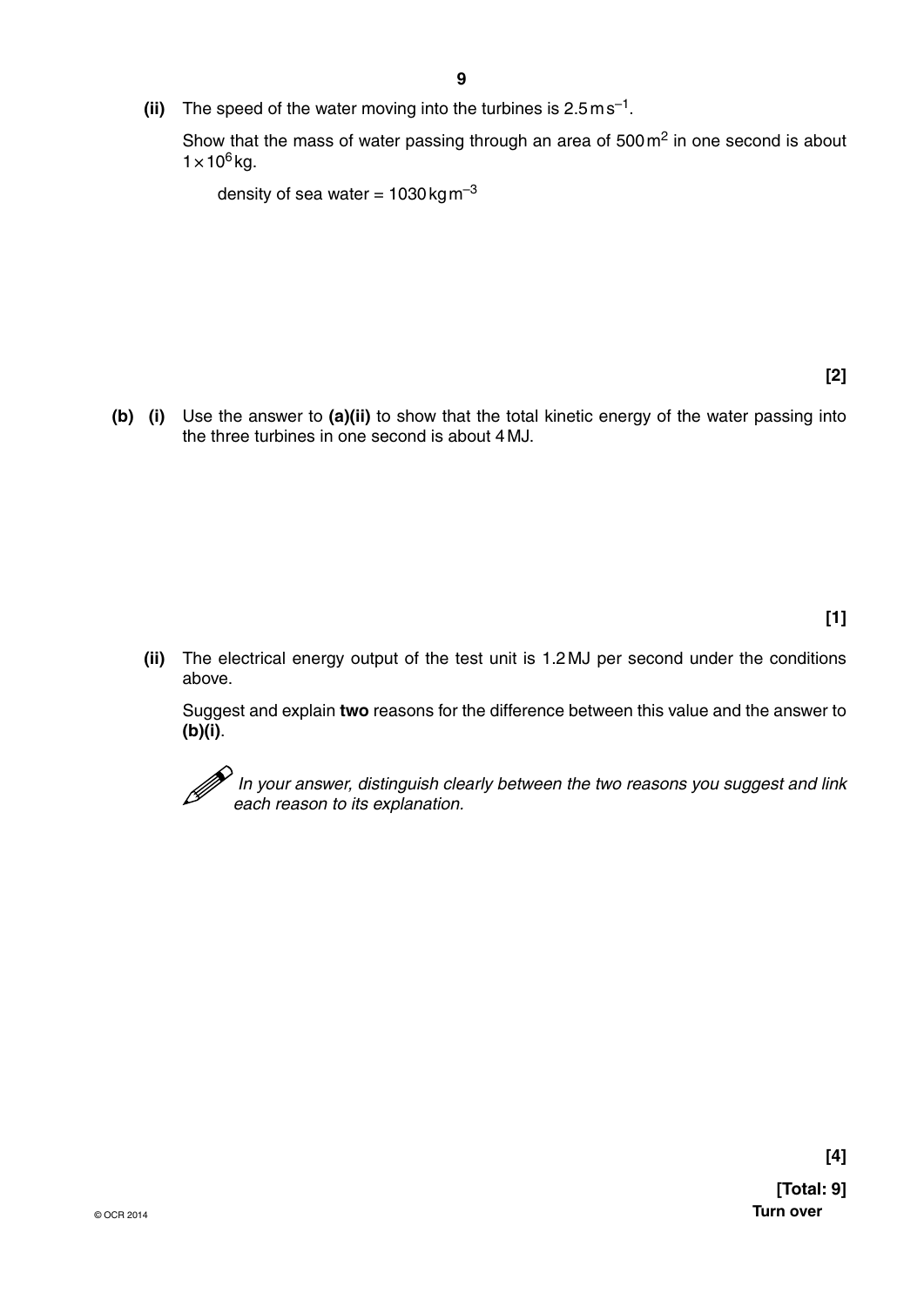- **9** This question is about the quantum behaviour of photons and electrons.
	- (a) An X-ray photon has an energy of  $3.0 \times 10^{-15}$  J.
		- **(i)** Calculate the wavelength of these X-rays. Express your answer in pm.

 $c = 3.0 \times 10^8 \,\mathrm{m\,s^{-1}}$  $h = 6.6 \times 10^{-34}$  J s

wavelength = ............................................... pm **[2]**

 **(ii)** An X-ray generator of input power 12 kW transfers 0.50 % of the input energy into photons of energy  $3.0 \times 10^{-15}$  J.

Calculate the number of photons emitted each second.

number per second = ............................................... s–1 **[2]**

 **(iii)** Suggest why the X-ray generator in **(ii)** has to be fitted with a powerful cooling device.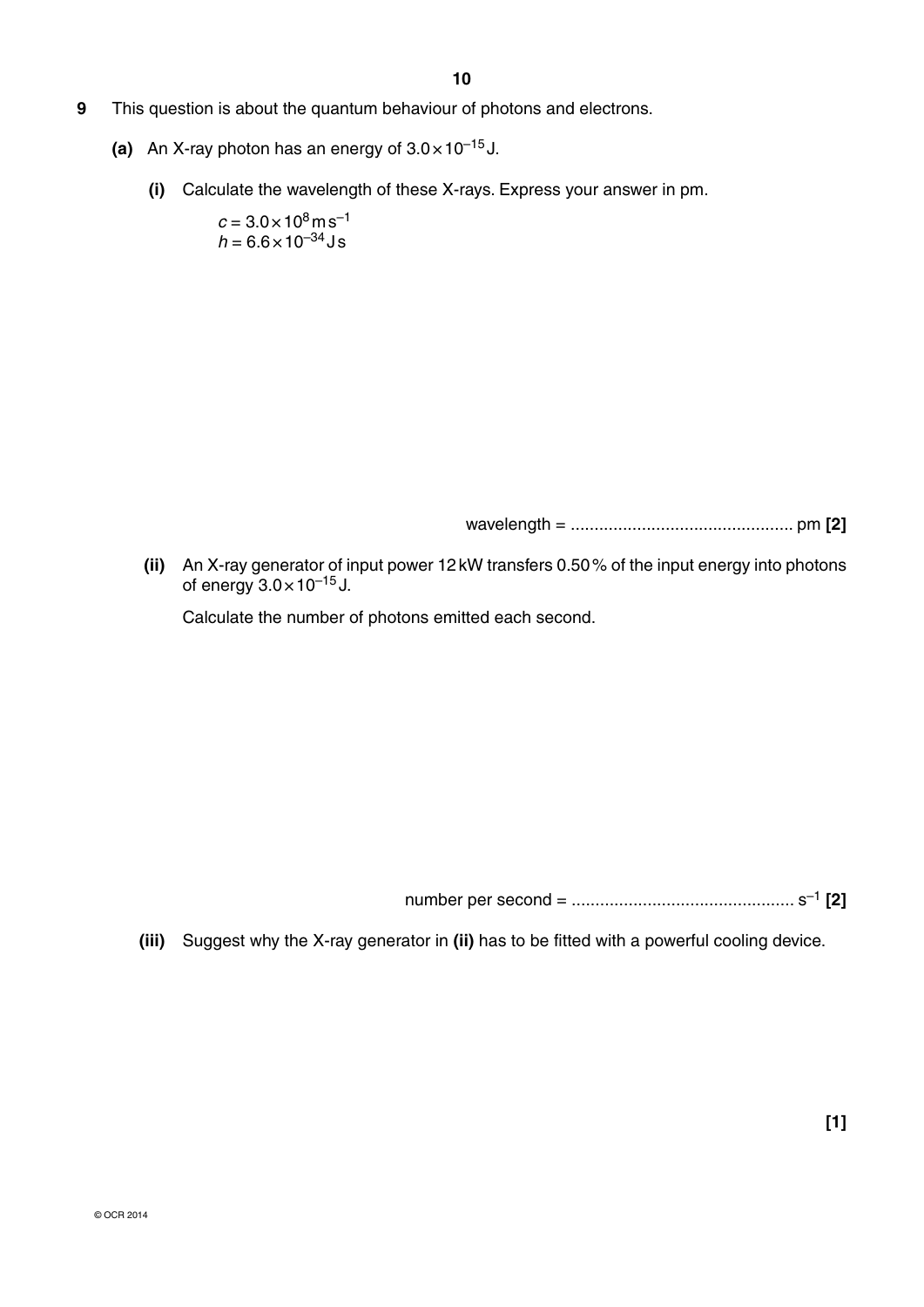**(b)** The wavelength associated with electrons of mass *m* and speed *v* is

$$
\lambda=\frac{h}{mv}.
$$

 **(i)** The electrons used in an electron diffraction experiment each have a kinetic energy of  $7.0 \times 10^{-17}$  J.

Show that the electron speed *v* is about  $1 \times 10^7$  m s<sup>-1</sup>.

 $m = 9.1 \times 10^{-31}$  kg

**[2]**

 **(ii)** Show that these electrons show wave behaviour corresponding to a wavelength of about 60 pm.

 $h = 6.6 \times 10^{-34}$  J s

**[1]**

 **(iii)** Explain what would happen to this wavelength if the kinetic energy of the electrons was reduced by a factor of 4.

.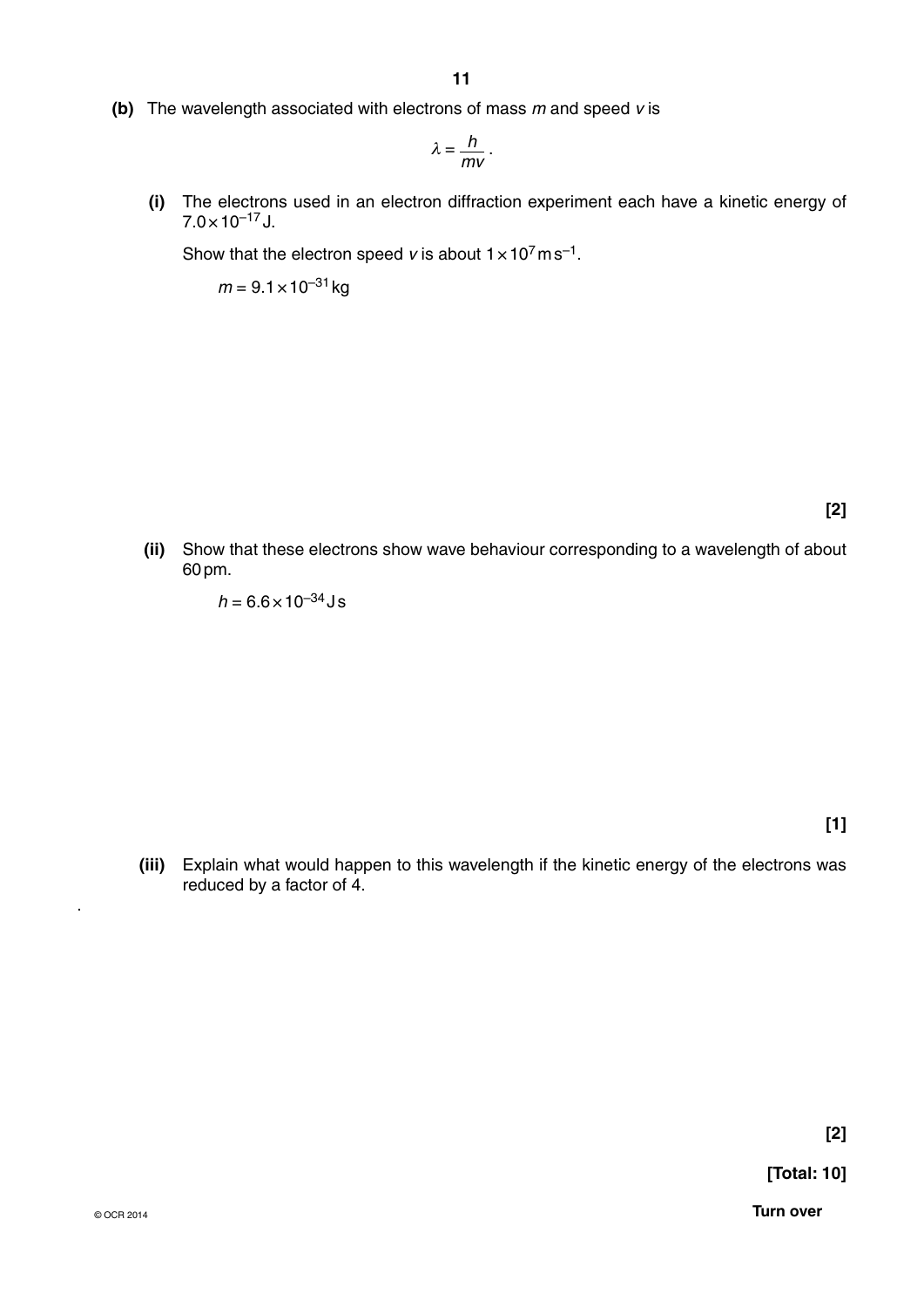

**Fig. 10.1**

- **(a)** Any standing wave produced in the flute has a displacement antinode at each end.
	- **(i)** Calculate the **lowest** (fundamental) frequency that can be produced.

speed of sound in air =  $340 \text{ ms}^{-1}$ length of flute  $= 66$  cm

frequency = ............................................... Hz **[2]**

 **(ii)** By blowing differently, a note of three times the fundamental frequency can be produced.

On the sectional diagram of a flute in Fig. 10.2, indicate the positions of displacement nodes and antinodes for this higher note. Mark each node **N** and each antinode **A**.

**not to scale**

**Fig. 10.2**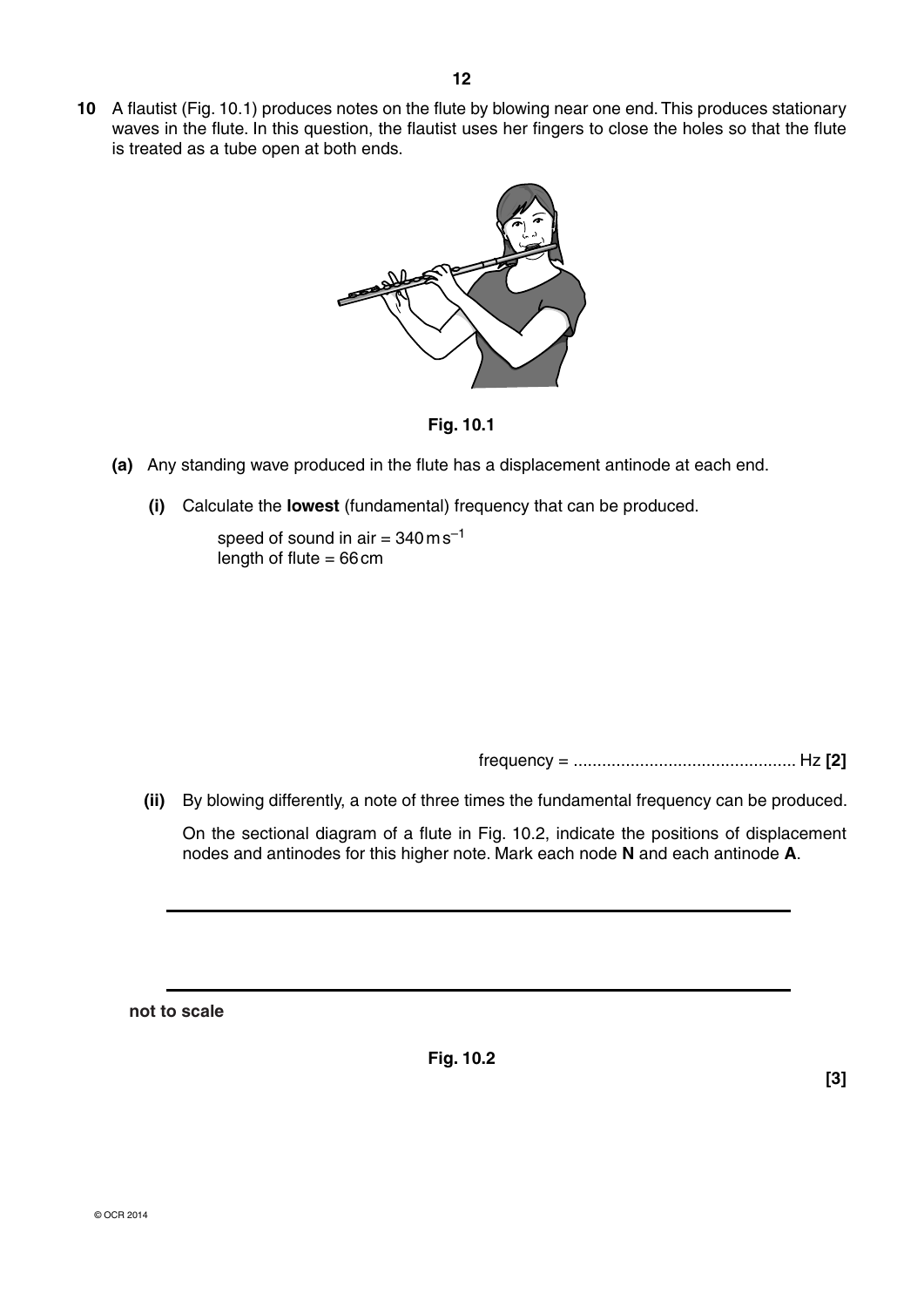- **(b)** During a long concert, the flute and the air inside it become warmer, making the speed of sound higher. To compensate for this, the flautist must adjust the length of the flute.
	- **(i)** Explain whether the flute needs to be made shorter or longer to keep it in tune.

**[2]**

 **(ii)** The speed of sound *v* in air depends on the air temperature according to the relationship

 $v = k\sqrt{T}$ 

where *k* is a constant and *T* is the absolute temperature of the air in kelvin, obtained from

*T* in kelvin = temperature in  ${}^{\circ}C$  + 273.

In a concert, the air temperature inside the flute can rise from 10 °C to 25 °C.

Calculate the percentage change in the frequency of the note that this temperature rise would produce if the player did not adjust the length of the flute.

change in frequency = ............................................... % **[3]**

**[Total: 10]**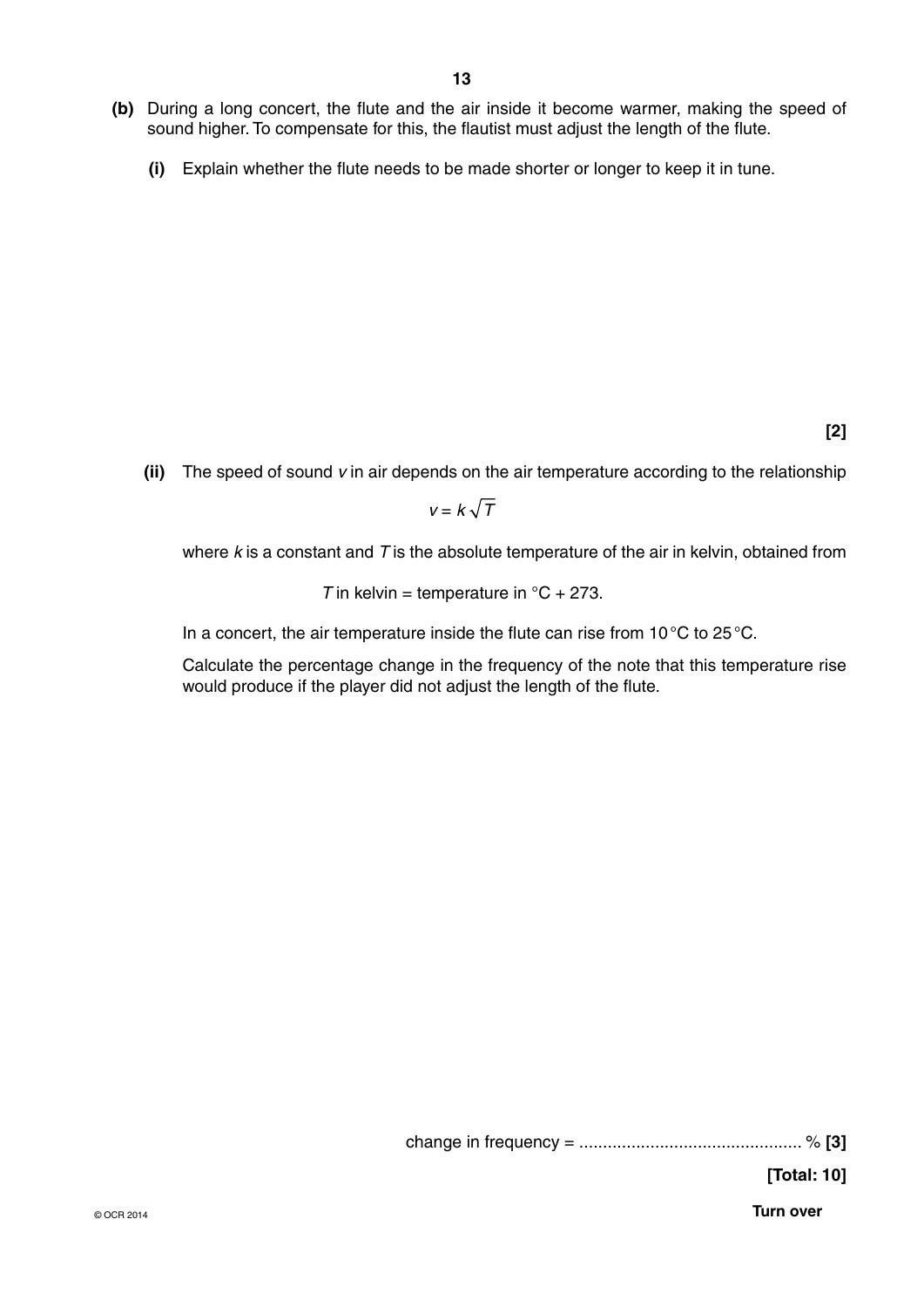**11** This question is about a person diving into a swimming pool from a springboard. Fig. 11.1 shows the sequence of events.



**Fig. 11.1**

In this simplified model, the diver is shown as a point and the horizontal outwards component of the diver's velocity is ignored, so only vertical motion is shown.

The diver jumps vertically at the end of the springboard and then lands on it, bending it downwards to the position shown in  $\overline{A}$ . This is the time  $t = 0$ . The board then accelerates the diver upwards as it springs back, launching the diver upwards (time **B**). On leaving the board, the diver is in free-fall, rising to his highest point (time **C**), until he hits the water (time **D)**. He then decelerates to a stop (time **E)**.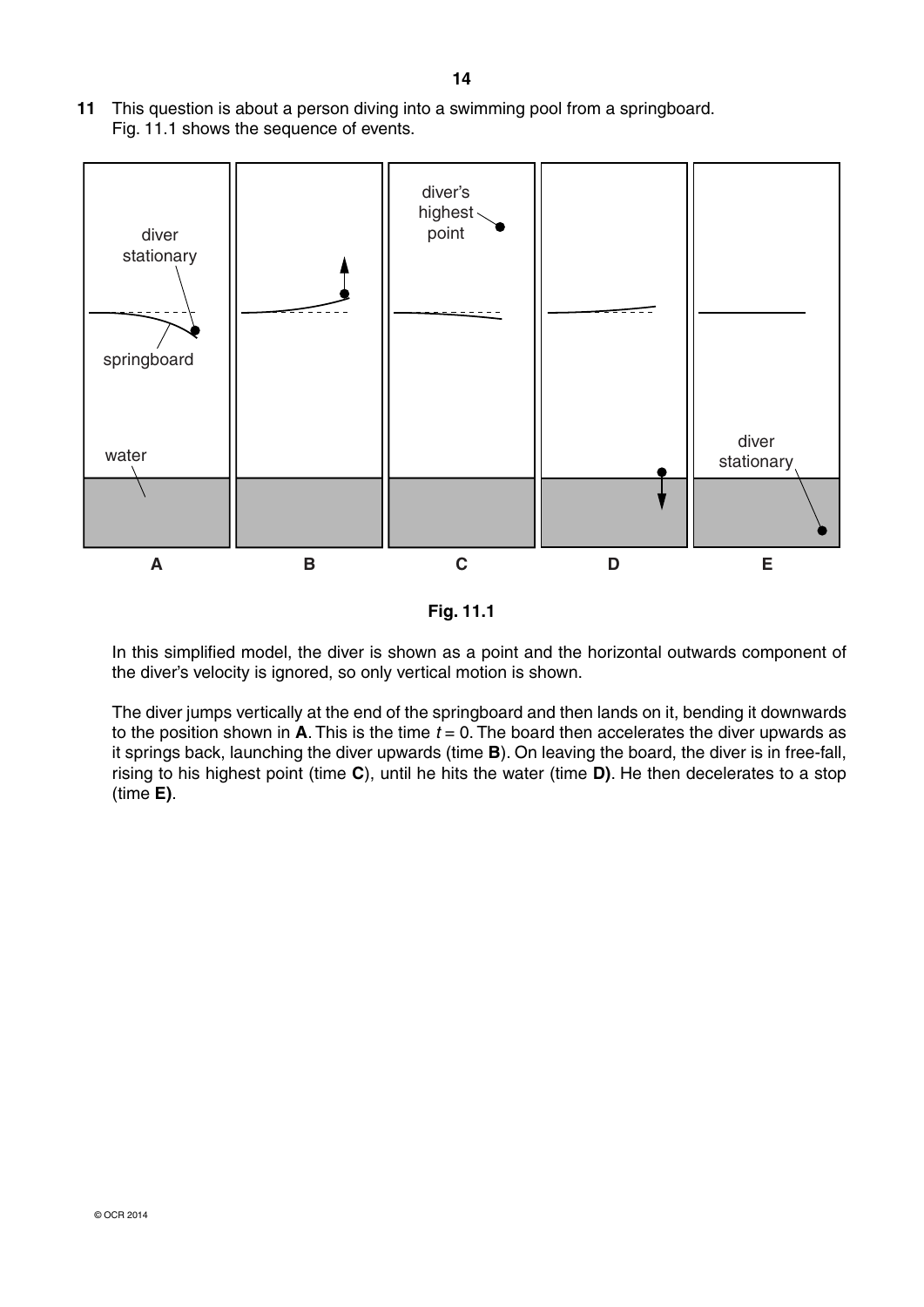Fig. 11.2 shows the velocity-time graph for the diver's vertical motion with the times **A** to **E** shown.



**Fig. 11.2**

 **(a)** Explain how the graph of Fig. 11.2 shows that the force exerted on the diver by the springboard between times **A** and **B** is greatest at the start.

- **(b)** Explain how the graph shows that:
	- **(i)** The diver leaves the board at time **B**,
	- **(ii)** The diver is at his highest point at time **C**.

 **[1]**

**[1]**

**[2]**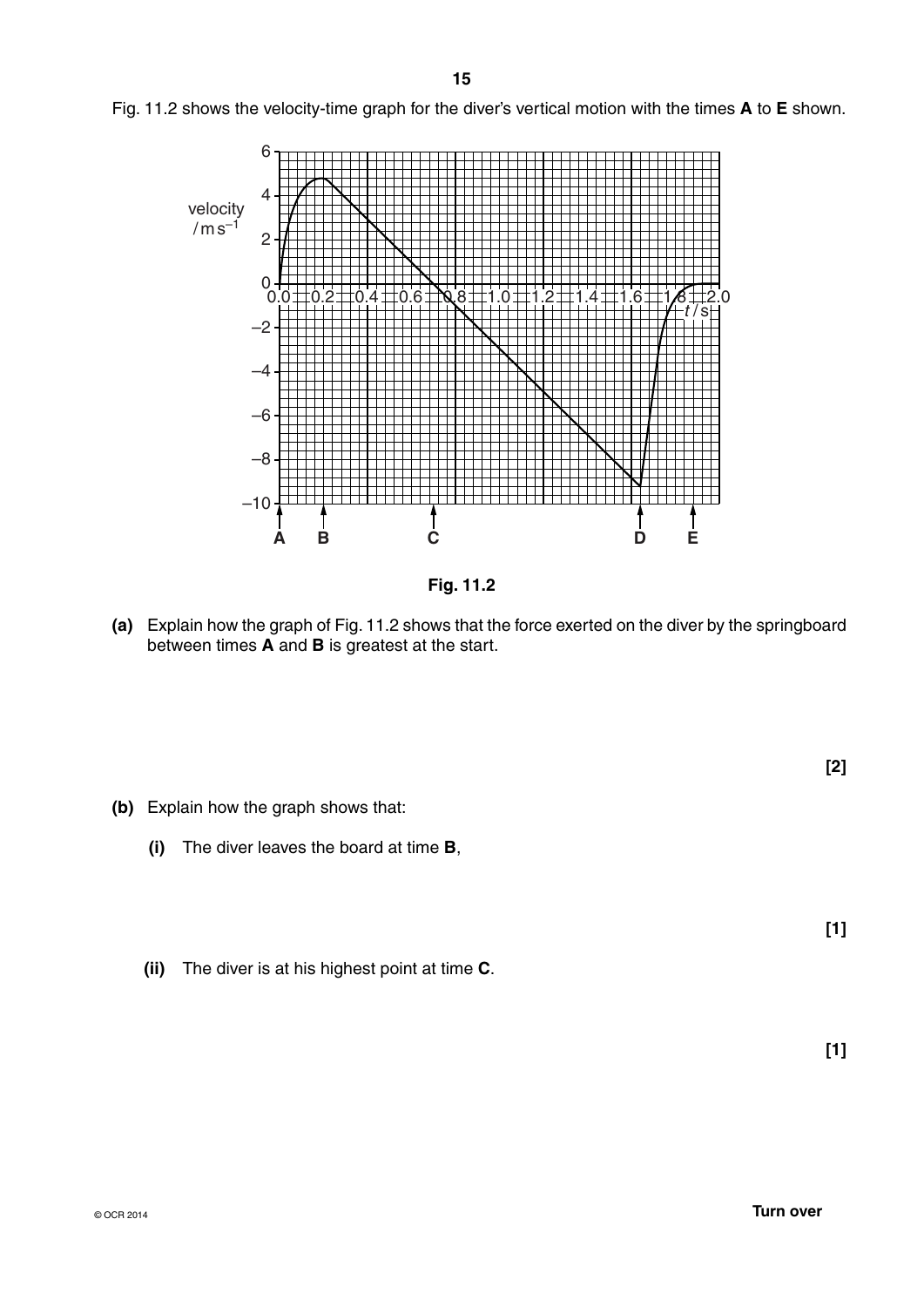**(c) (i)** State what the area between the graph and the time axis between **B** and **C** represents.

**[1]**

 **(ii)** Use data from Fig. 11.2 to calculate the distance fallen by the diver between **C** and **D**. Show your working clearly.

distance = ............................................... m **[2]**

 **(d)** Use information from Fig. 11.2 to describe how the resultant force upon the diver changes between **D** and **E**.

Suggest why the force changes in this way.

**[2]**

**[Total: 9]**

**Question 12 begins on page 18**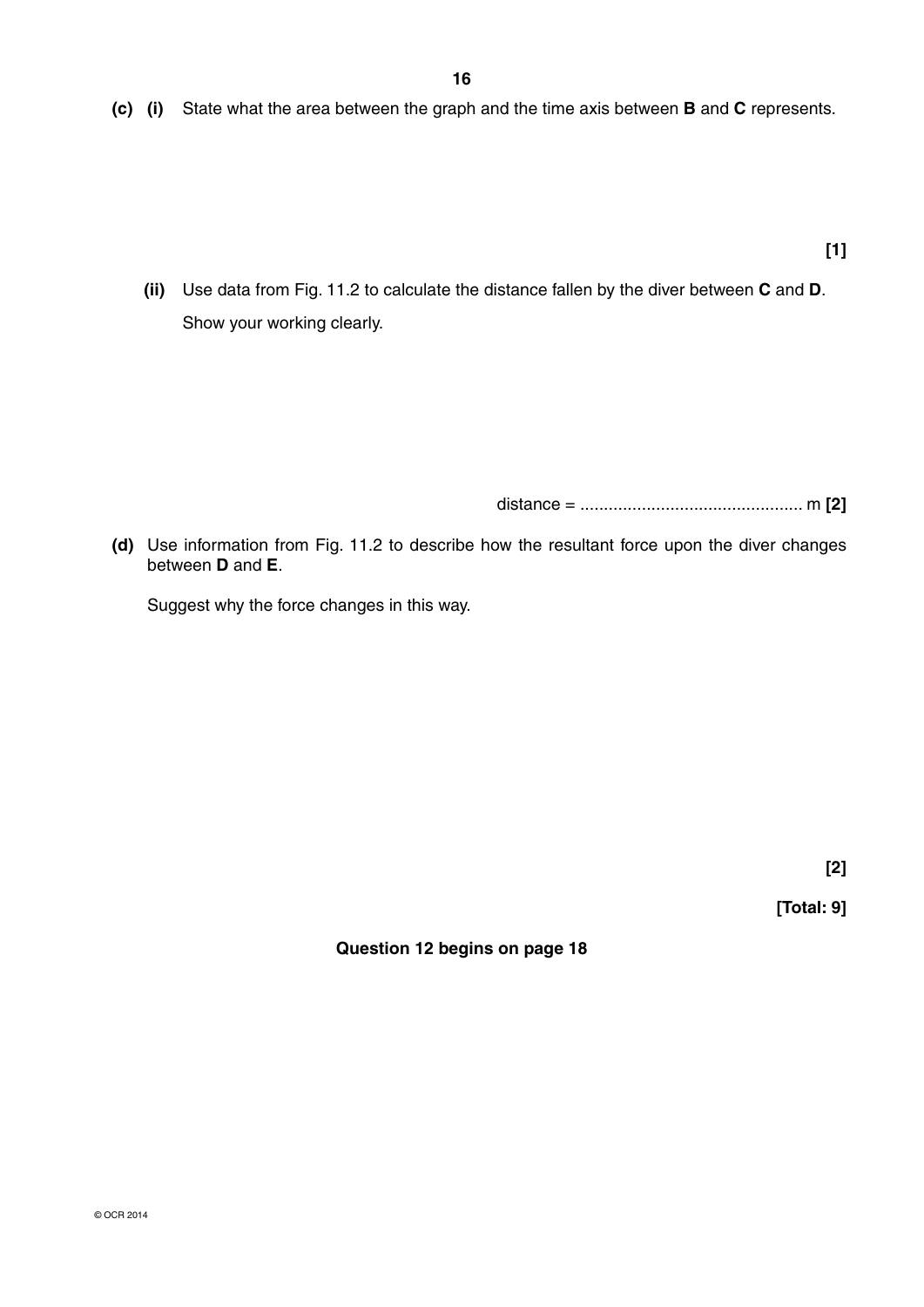**17 BLANK PAGE**

# **PLEASE DO NOT WRITE ON THIS PAGE**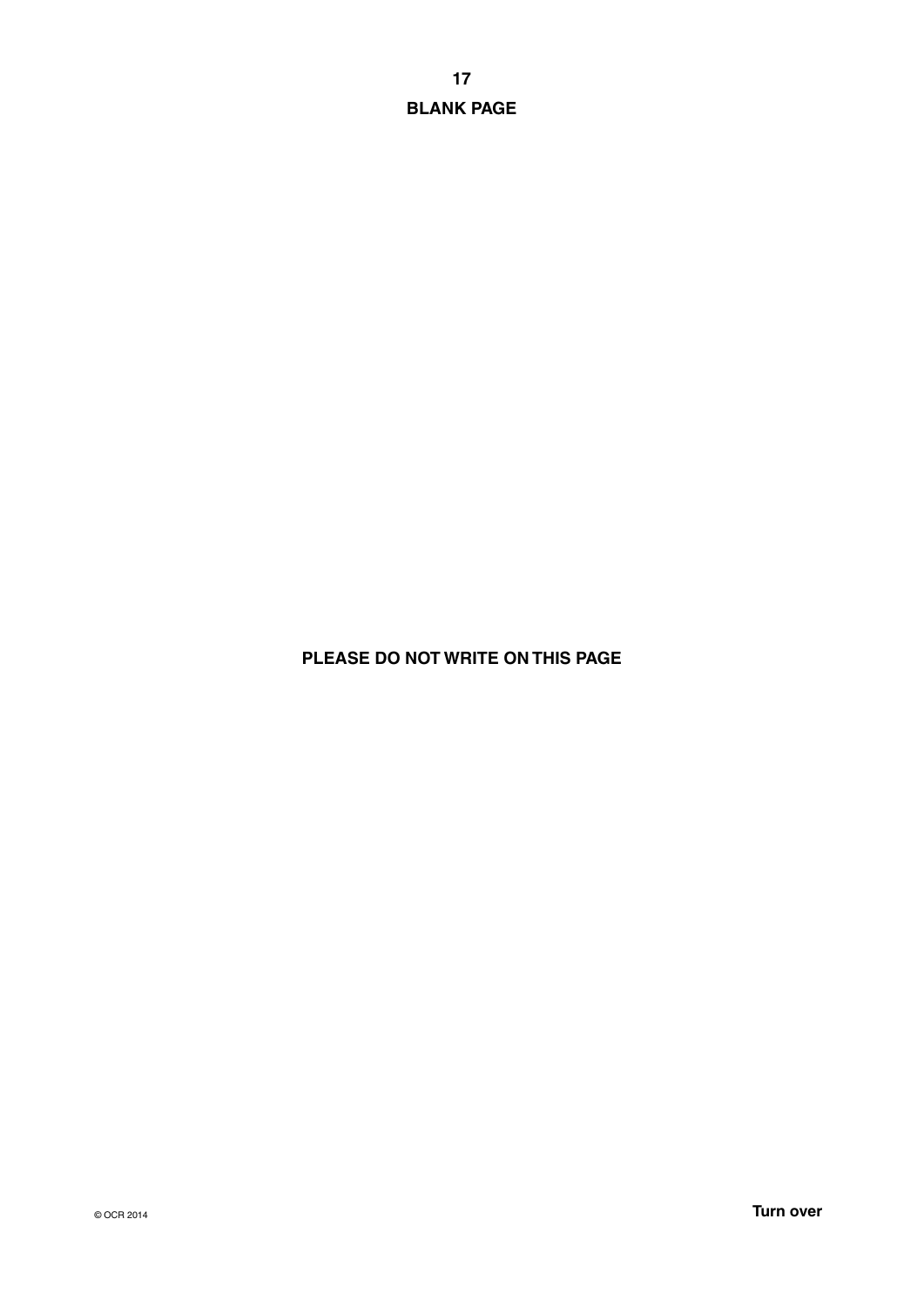**18**

# **SECTION C**

## **The questions in this section are based on the material in the insert.**

**12** This question is about the article *Oscilloscopes*.





 **(a) (i)** Use data from Fig. 12.1 to calculate a value for the amplitude of the signal.

amplitude = ............................................... V **[1]**

 **(ii)** Use data from Fig. 12.1 to calculate the frequency of the signal shown.

frequency = ............................................... Hz **[2]**

 **(b)** A CRO has time-base settings ranging from 20 ns / div to 5 s / div. It is possible to take a reading from the screen of this CRO to the nearest 0.1 division.

State the best possible time-resolution of this CRO.

resolution = ............................................... s **[1]**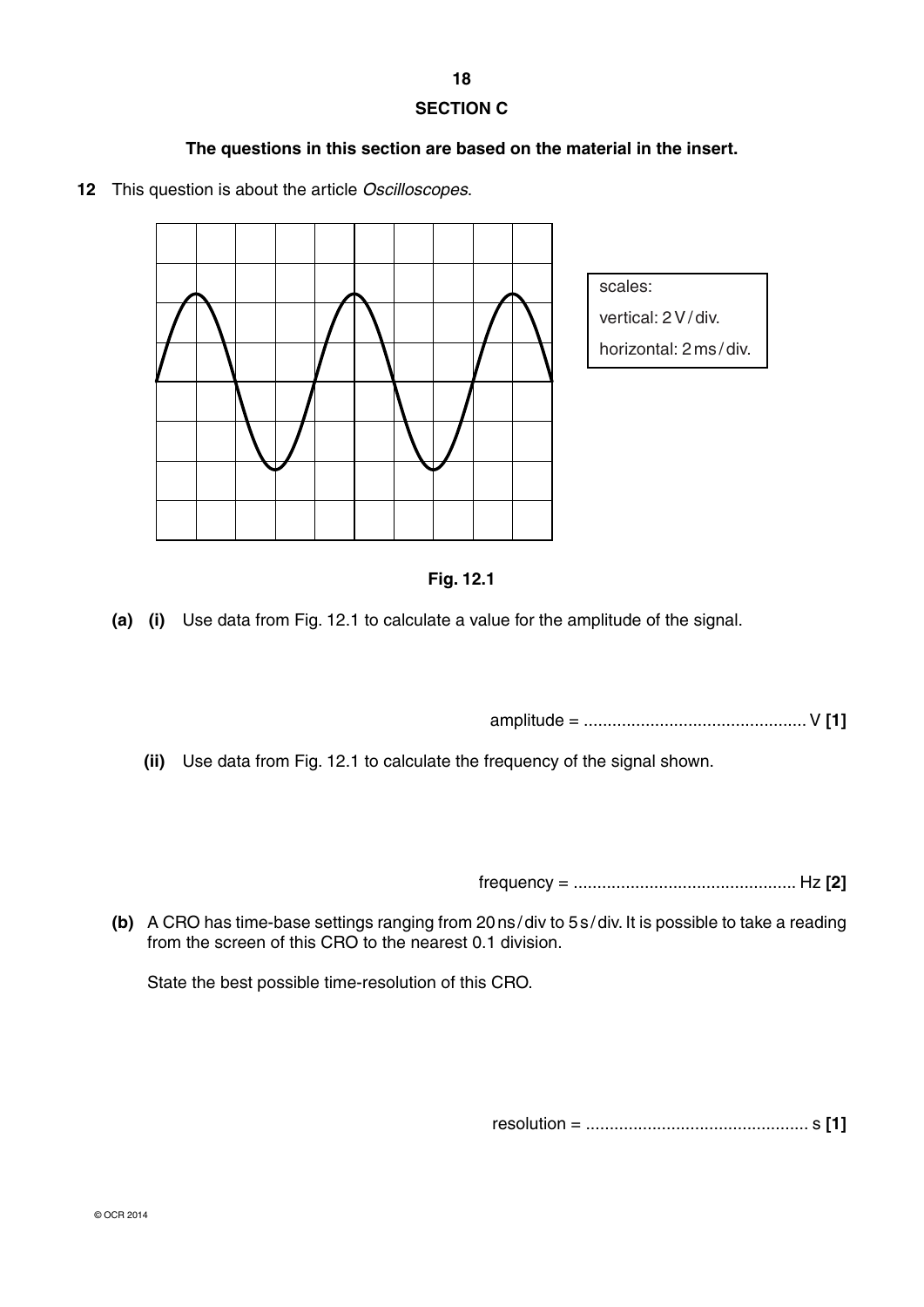**(c)** Describe and explain one advantage and one disadvantage of a CRO as a method of displaying changing voltages.

 **(d)** Over the past 20 years, CROs have been largely replaced by digital storage oscilloscopes. Describe and explain developments that were necessary for this change to happen.

**[4]**

**[Total: 10]**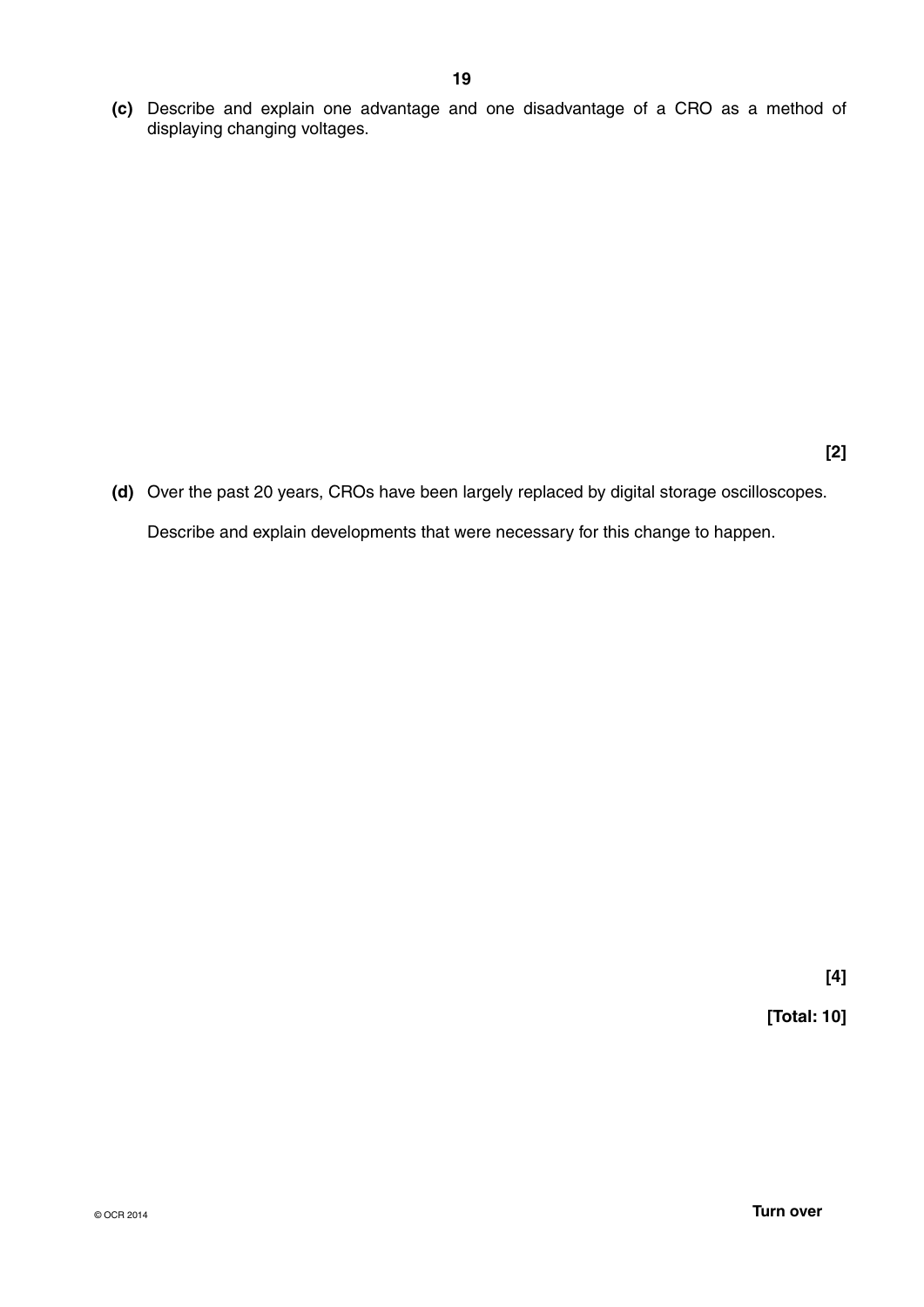- **13** This question is about the article *Powering electric cars.*
	- **(a)** Table 1 in the article (reproduced below) compares three different types of battery.

| <b>Battery</b><br>type | <b>Max energy</b><br>density/Wh $kg^{-1}$ | Percentage energy<br>efficiency in<br>discharging | <b>Battery cost</b><br>per kWh<br>capacity |
|------------------------|-------------------------------------------|---------------------------------------------------|--------------------------------------------|
| lead-acid              | 35                                        | 85                                                | £65                                        |
| <b>NiMH</b>            | 80                                        | 80                                                | £320                                       |
| lithium-ion            | 200                                       | 90                                                | £500                                       |

#### **Table 1**

 **(i)** Modern electric vehicles have batteries of 24 kWh capacity.

Show that a lead-acid battery of this capacity has a mass of over half a tonne  $(1 \text{ tonne} = 1000 \text{ kg}).$ 

 **(ii)** Explain why this would be a disadvantage for a car, but an advantage for a forklift truck.

In your answer, you should describe in detail the physics of the disadvantage and and and *advantage* and *advantage.*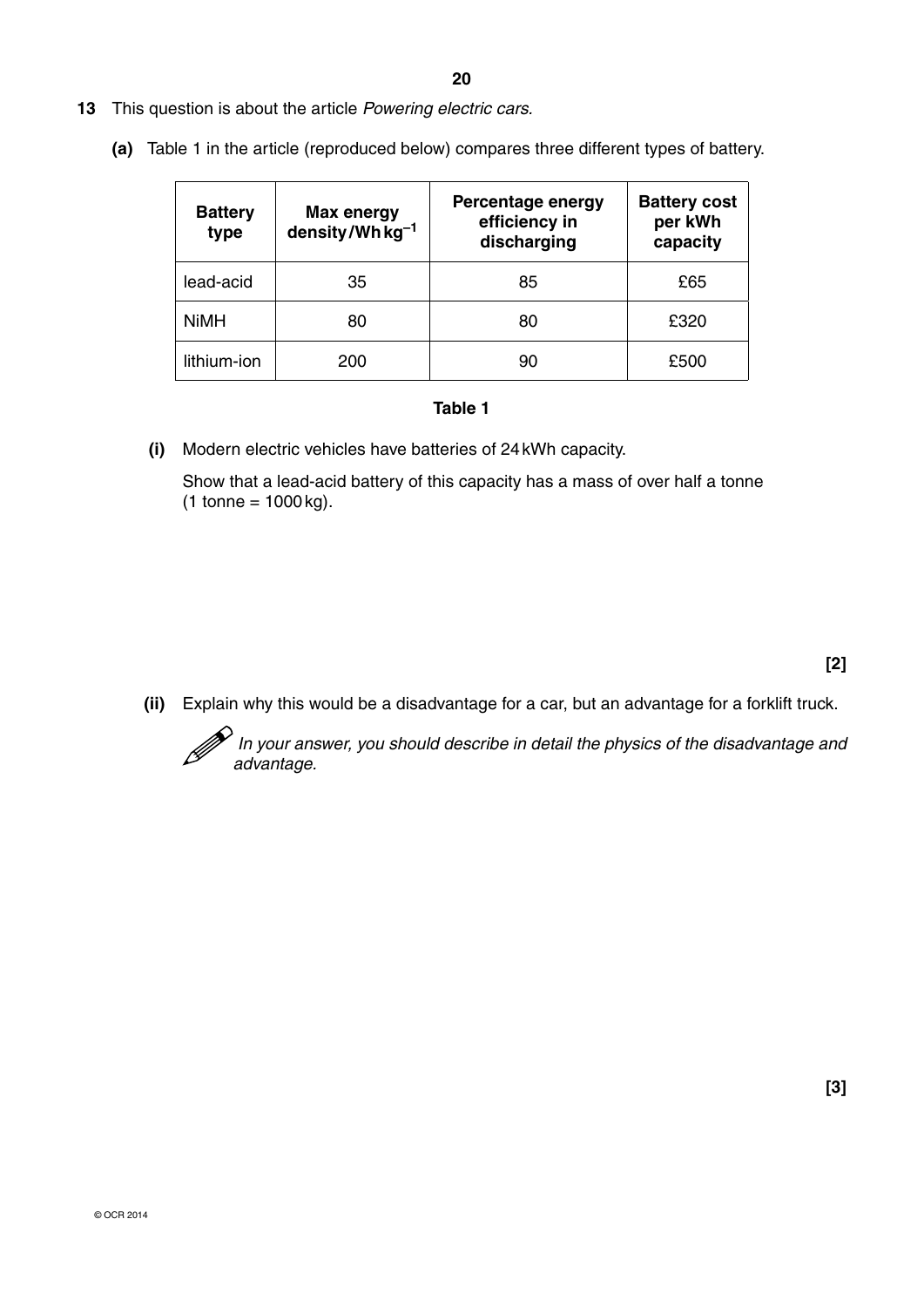**(iii)** NiMH batteries have the lowest efficiency in charging and discharging.

Use data from Table 1 to calculate the energy dissipated per second in the battery when it delivers an output power of 50 kW.

energy dissipated in one second = ............................................... J **[2]**

 **(iv)** Explain why this energy dissipation is a significant disadvantage for NiMH batteries.

**[2]**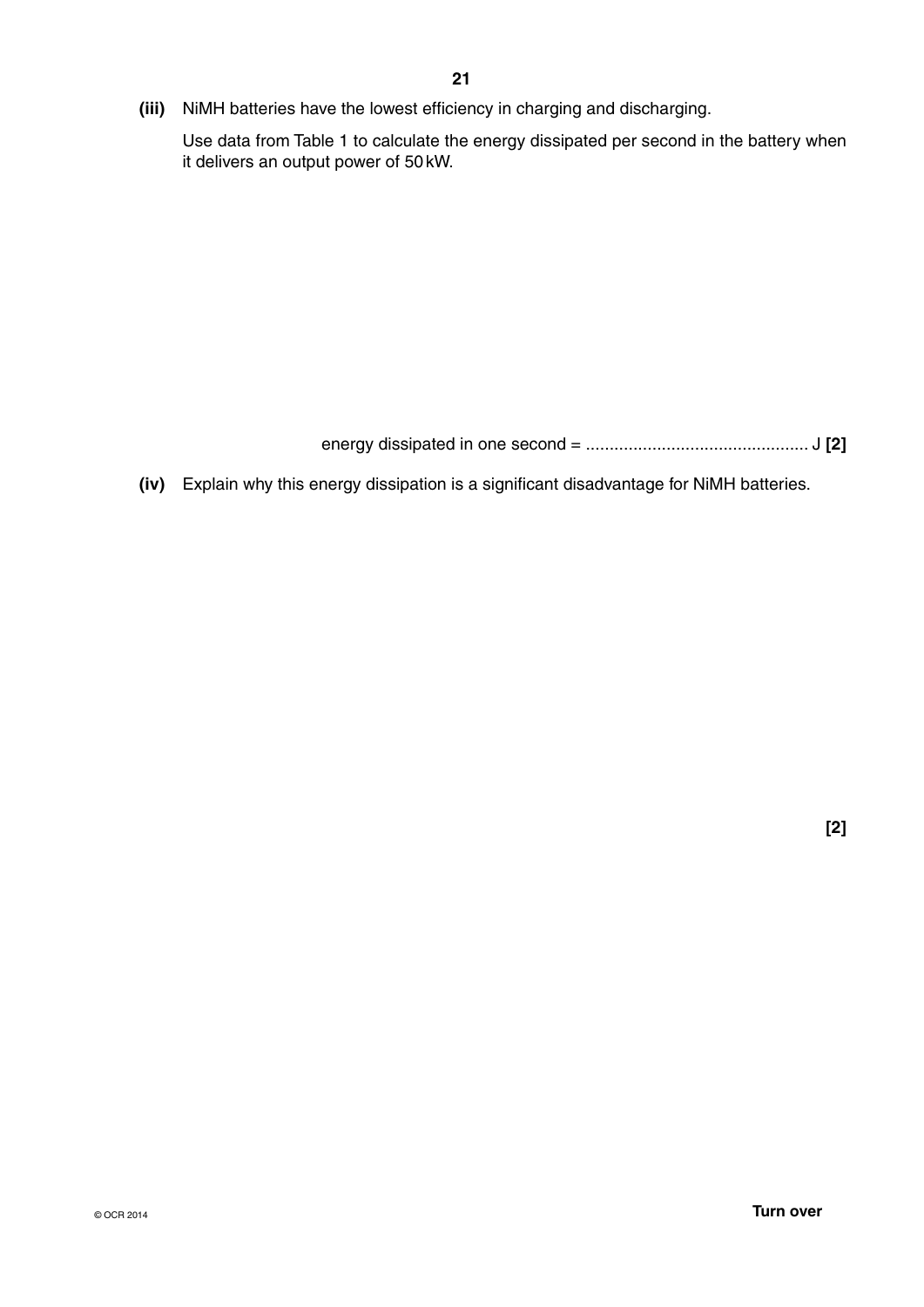**(b)** Table 2 in the article has performance data for different electric cars. The performance data for the Peugeot Ion car are reproduced below.

| <b>Mass</b><br>/kg | <b>Maximum</b><br>power/kW | Charging<br>time/h | Time/s<br>to accelerate<br>from $0 - 27$ m s <sup>-1</sup> | <b>Battery</b><br>capacity<br>/kWh |
|--------------------|----------------------------|--------------------|------------------------------------------------------------|------------------------------------|
| 1170               | 49                         |                    | 15.4                                                       | 16                                 |

 **(i)** Show that the mean resultant force on the Peugeot Ion while accelerating from  $0$ –27 m s $^{-1}$  is about 2 kN.

 **(ii)** Calculate the mean power required to accelerate this car from 0–27 m s–1.

Make your method clear.

mean power = ............................................... W **[2]**

 **(iii)** Peugeot state the range of the Ion is 120 km at a cruising speed of 80 km / h for a battery charged to 16 kWh.

Show that these data imply an output power much less than the 49 kW given in the table.

**[2]**

 **[Total: 15]**

**[2]**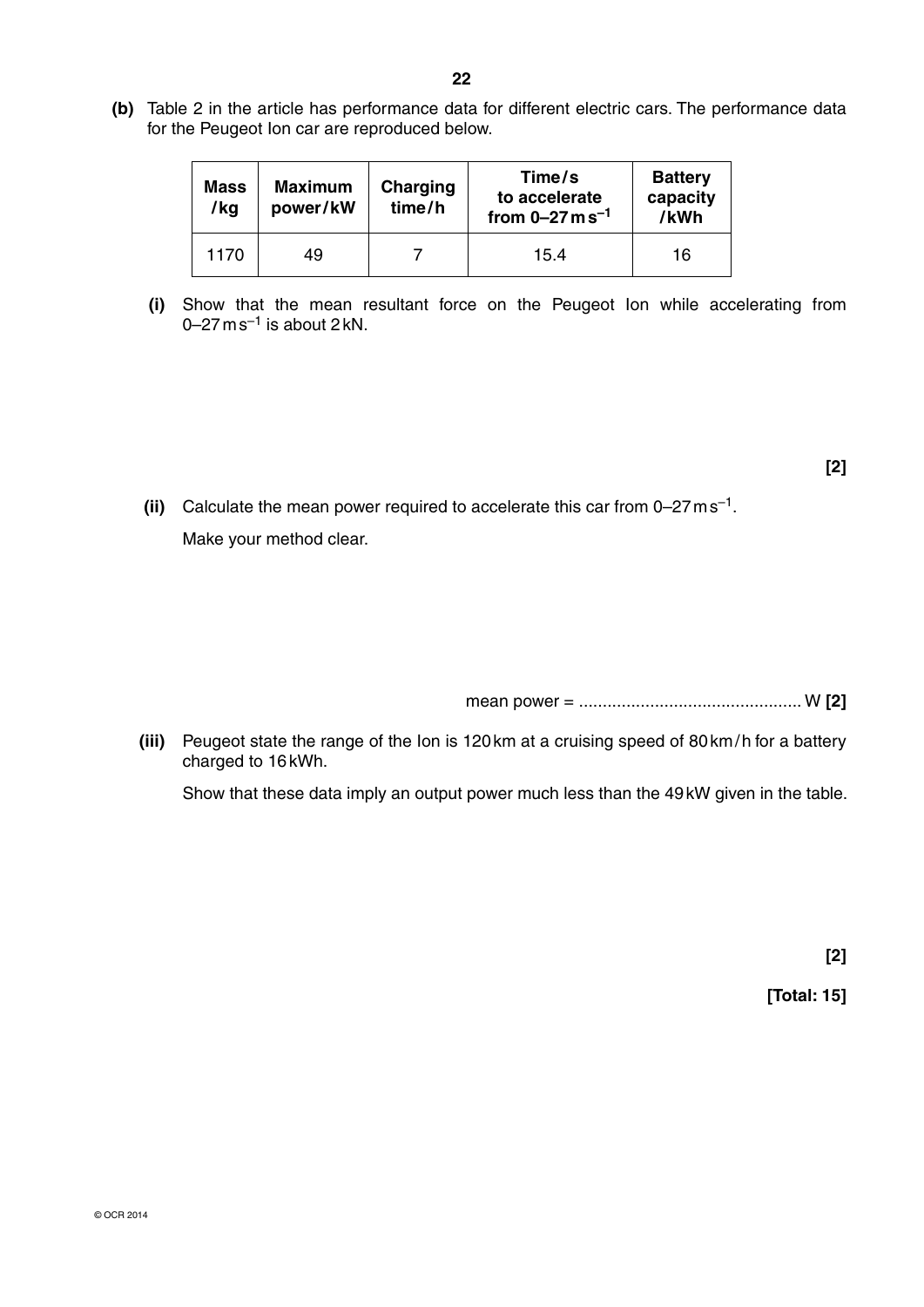- **14** This question is about the article *Simple pendulum experiment*.
	- **(a)** A student obtains the following data for a pendulum of length 30 cm.

| Time for 10 oscillations/s |      |      |      |      |              |      |      |      |  |
|----------------------------|------|------|------|------|--------------|------|------|------|--|
| 10.9                       | 10.9 | 11.0 | 11.0 | 10.9 | $\vert$ 11.0 | 11.0 | 11.1 | 10.9 |  |

 **(i)** The student uses a stopwatch which records time to the nearest 0.01 s. She decides to quote the data to one decimal place.

Give a reason for this choice.

**[1]**

 **(ii)** State why measuring the time for 10 oscillations instead of one improves the quality of the results.

**[1]**

 **(iii)** For the data above, the student correctly writes:

mean time for 10 oscillations =  $11.0 \pm 0.1$ s.

Explain why the uncertainty in the period  $T$  is  $\pm$  0.01 s.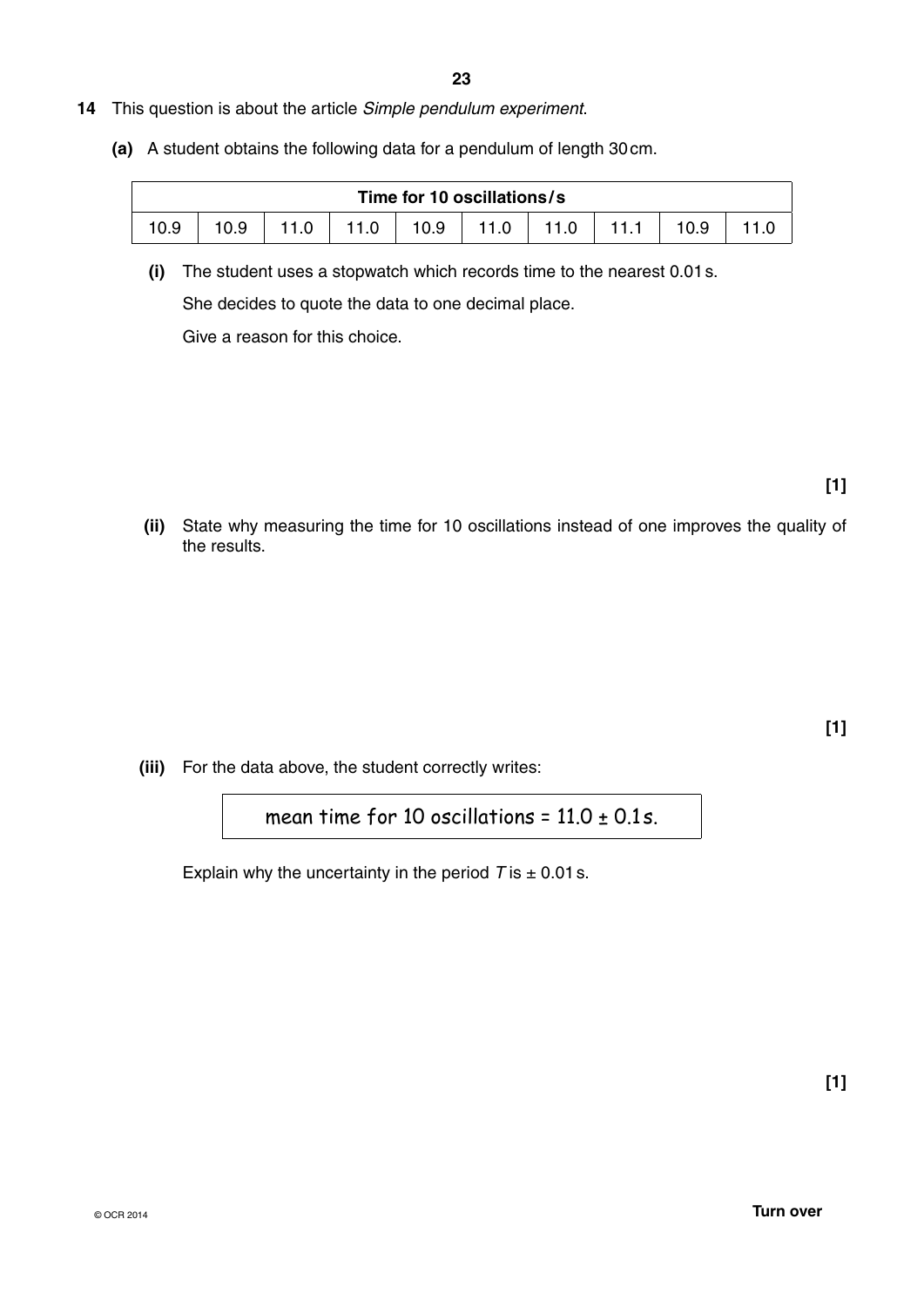**(iv)** Show that a period  $T = 1.10 \pm 0.01$  s leads to a value of

 $T^2 = 1.21 \pm 0.02$  s<sup>2</sup>.

**[2]**

 **(b)** A second student times 10 oscillations for the range of lengths given in the table. He does not repeat the timing at each length.

| L/m  | Time for 10 oscillations/s | T/s  | $T^2/s^2$ |
|------|----------------------------|------|-----------|
| 0.10 | 6.0                        |      |           |
| 0.15 | 7.9                        |      |           |
| 0.20 | 9.2                        | 0.92 | 0.85      |
| 0.25 | 10.0                       | 1.00 | 1.00      |
| 0.30 | 11.2                       | 1.12 | 1.25      |
| 0.35 | 11.7                       | 1.17 | 1.37      |
| 0.40 | 12.5                       | 1.25 | 1.56      |

- **(i)** Complete the first two rows of the table, and use those data to complete the graph opposite. **[2]**
- **(ii)** Explain why the gradient of this graph should be

$$
\frac{4\pi^2}{g}
$$

$$
T = 2\pi \sqrt{\frac{L}{g}}
$$

given that

.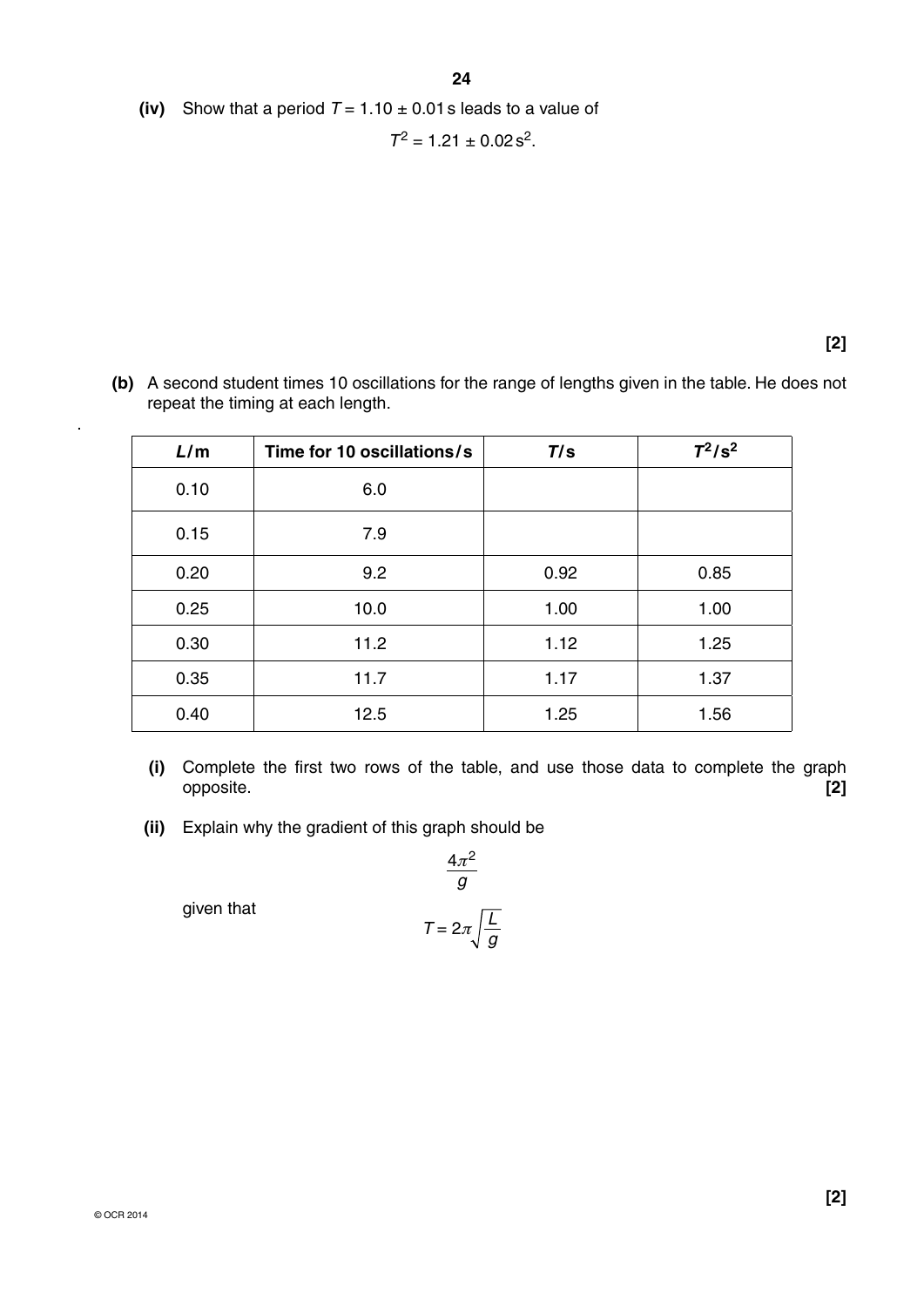

 **(iii)** Use the graph to determine a value for *g.* Show your working clearly.

*g* = ............................................... m s–2 **[3]**

**Question 14 continues on page 26**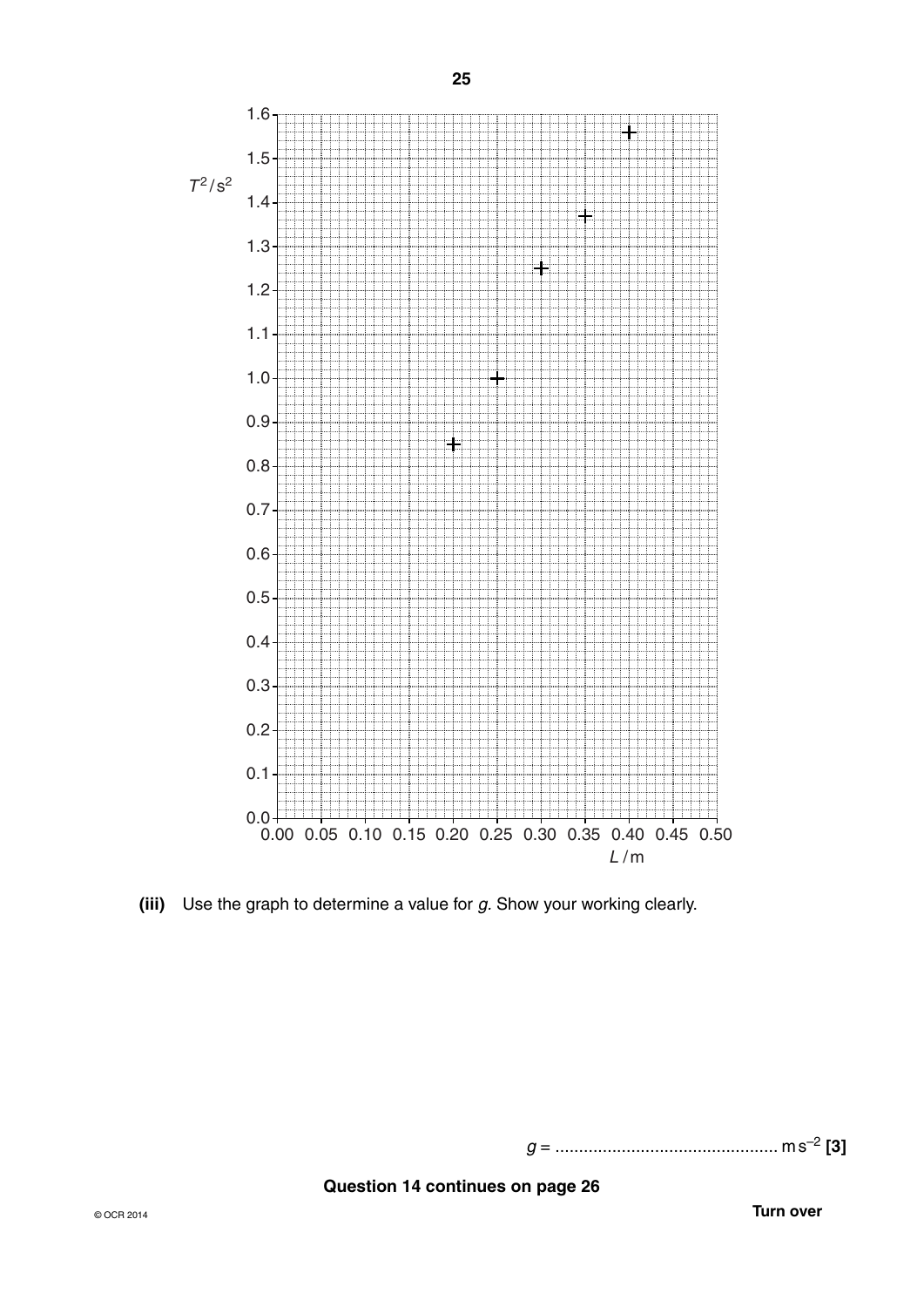**(c)** A third student suggests that the experiment could be improved by using pendulums of lengths between 2 m and 3 m.

Discuss the advantages and disadvantages of this suggestion.

**[3]**

**[Total: 15]**

# **END OF QUESTION PAPER**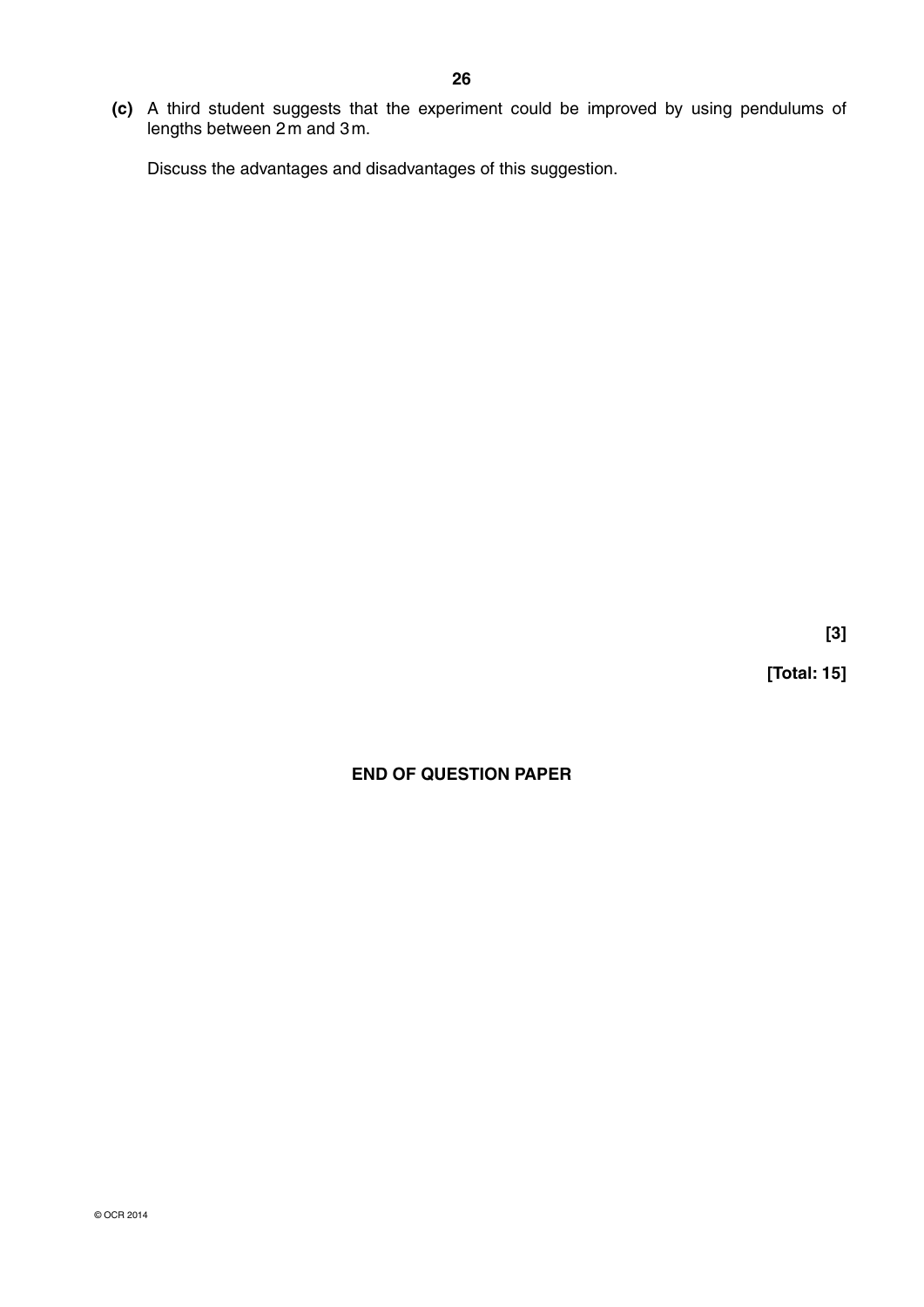### **ADDITIONAL ANSWER SPACE**

If additional answer space is required, you should use the following lined pages. The question number(s) must be clearly shown in the margins.